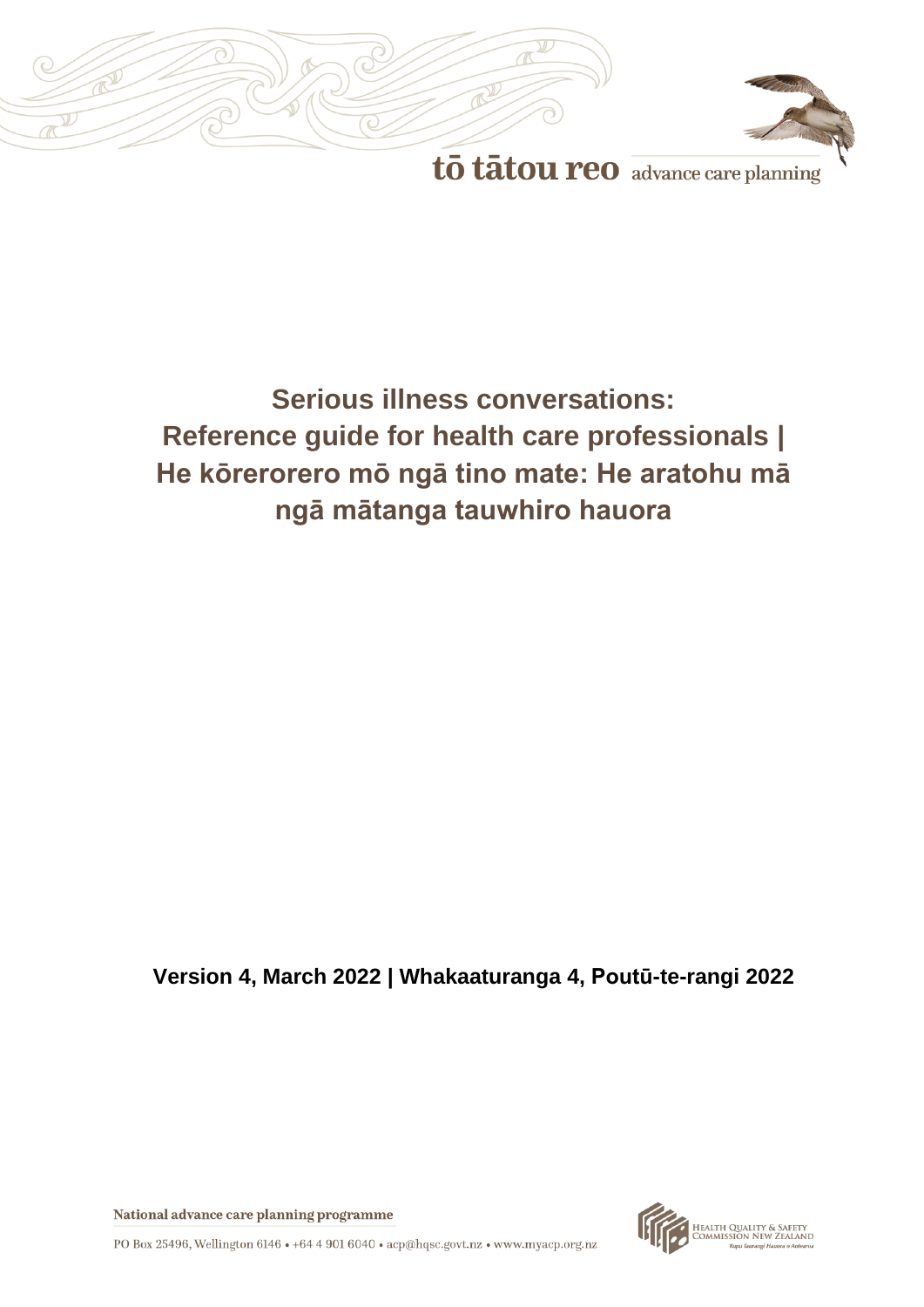# **Contents | Ngā ihirangi**

| Acknowledgments   Ngā mihi                                                                                          | 3              |
|---------------------------------------------------------------------------------------------------------------------|----------------|
| Chapter 1: Overview   Upoko 1: Tirohanga whānui                                                                     | 4              |
| Purpose of this guide                                                                                               | 4              |
| Serious Illness Conversation Guide and advance care planning                                                        | $\overline{4}$ |
| Other tools that support these activities                                                                           | 5              |
| Key ideas for successful discussions about serious illness care                                                     | 5              |
| Serious illness conversations: overview of resources                                                                | 6              |
| Cultural safety                                                                                                     | $\overline{7}$ |
| Health equity and advance care planning                                                                             | $\overline{7}$ |
| Te Tiriti o Waitangi and advance care planning                                                                      | $\overline{7}$ |
| Chapter 2: Serious illness conversation self-awareness   Upoko 2: He kupu kōrero mō<br>ngā tino mate, arokā whaiaro | 9              |
| Engaging in the advance care planning process                                                                       | 9              |
| How personal experiences and values impact advance care planning conversations<br>with others                       | 9              |
| Understanding our biases and assumptions                                                                            | 10             |
| Using debriefing and self-reflection                                                                                | 10             |
| A reluctance to engage in advance care planning                                                                     | 11             |
| Self-care                                                                                                           | 11             |
| Chapter 3: Supporting Māori health gains   Upoko 3: Te tautoko i ngā painga                                         |                |
| hauora Māori                                                                                                        | 12             |
| How to demonstrate equitable practice                                                                               | 12             |
| Te reo Māori                                                                                                        | 12             |
| Kupu Māori glossary                                                                                                 | 13             |
| Further te reo Māori resources                                                                                      | 14             |
| Chapter 4: Preparing for the conversation   Upoko 4: Te whakaritenga hei kōrero                                     | 15             |
| Preparing yourself                                                                                                  | 15             |
| Preparing the team for the conversation                                                                             | 15             |
| Preparing the patient and their whanau for the conversation                                                         | 16             |
| Engaging patient and whanau together at the visit                                                                   | 16             |
| <b>Cultural considerations</b>                                                                                      | 17             |
| Developing therapeutic relationships with whānau Māori                                                              | 17             |
| Engaging Māori with serious illness conversations                                                                   | 17             |
| Preparing the environment                                                                                           | 18             |
| Familiarising yourself with the Serious Illness Conversation Guide Aotearoa                                         | 19             |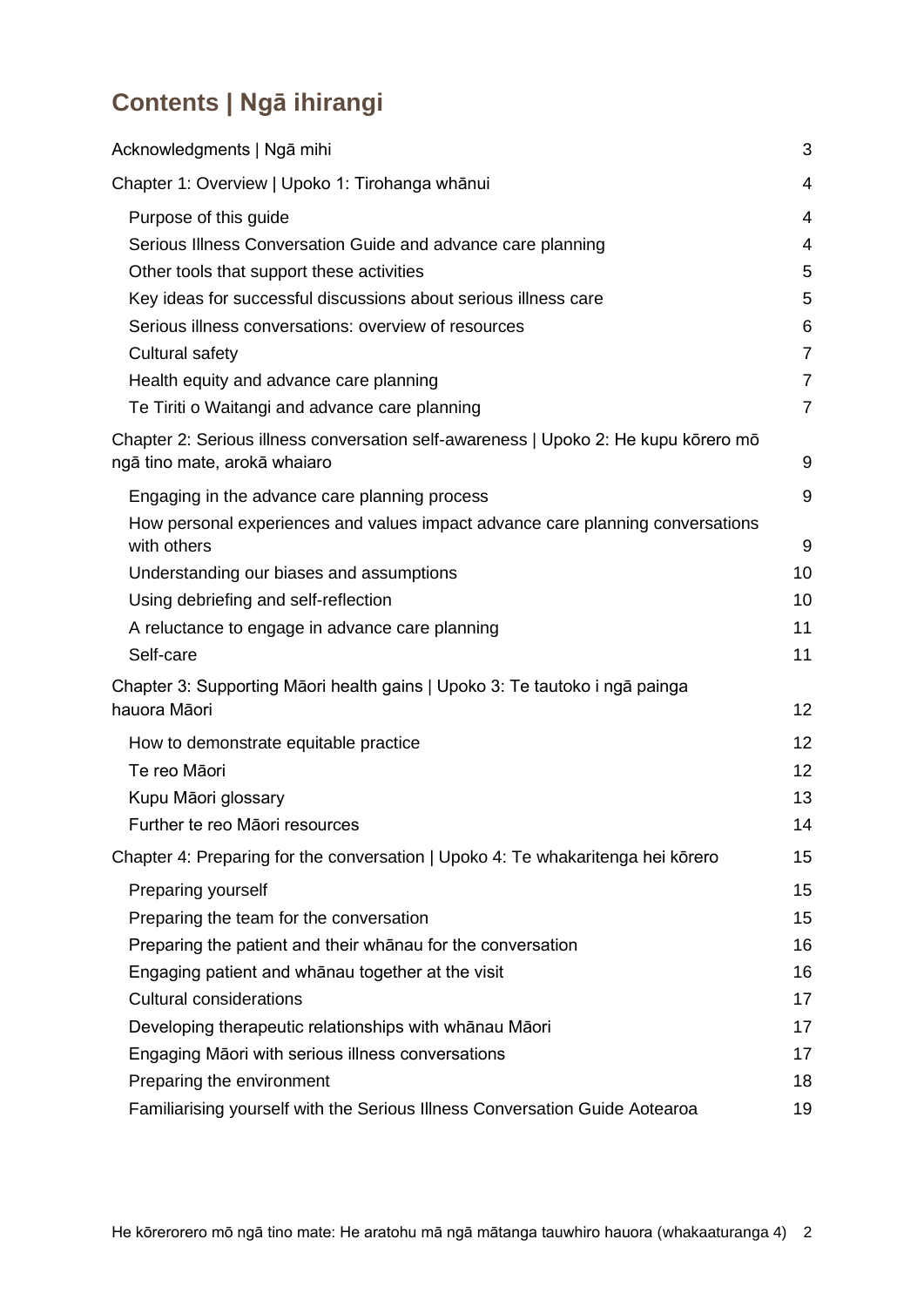[Chapter 5: Having a serious illness conversation | Upoko 5: Kia kōrerorero mō ngā](#page-20-0)  [tino mate](#page-20-0) 21

| Initiating the conversation                                                                                                                                           | 21 |
|-----------------------------------------------------------------------------------------------------------------------------------------------------------------------|----|
| How to initiate the conversation                                                                                                                                      | 21 |
| Setting up a serious illness conversation                                                                                                                             | 21 |
| Exploring illness understanding                                                                                                                                       | 22 |
| Discussing information preferences                                                                                                                                    | 22 |
| Discussing prognosis                                                                                                                                                  | 23 |
| Addressing emotions                                                                                                                                                   | 25 |
| Time to make a plan – poroporoaki                                                                                                                                     | 26 |
| Close the conversation                                                                                                                                                | 29 |
| Chapter 6: Managing the conversation   Upoko 6: Te whakahaere kōrerorero                                                                                              | 30 |
| <b>Practical challenges</b>                                                                                                                                           | 30 |
| Strategies for common scenarios                                                                                                                                       | 31 |
| Appendix 1: Preparing the patient for the conversation: A script for a pre-visit<br>conversation or letter   Āpitihanga 1: Te whakarite i te tūroro mō te kōrerorero: |    |
| He rārangi kupu mō te kōrerorero o mua, he reta rānei                                                                                                                 | 36 |
| Appendix 2: The Hui Process   Āpitihanga 2: Te Tukanga ā-Hui                                                                                                          | 37 |

This material has been modified by the Health Quality & Safety Commission. The original content can be found at https://portal.ariadnelabs.org and is licensed by Ariadne Labs under the Creative Commons Attribution-NonCommercial-ShareAlike 4.0 International License. Ariadne Labs licenses the original content as-is and as-available, and makes no representations or warranties of any kind concerning the original content or concerning this material, which Ariadne Labs has not reviewed or endorsed.

Version 4 published in March 2022. First published in June 2019 by the Health Quality & Safety Commission, PO Box 25496, Wellington 6146, New Zealand. E: [info@hqsc.govt.nz](mailto:info@hqsc.govt.nz) T: 04 901 6040. Available online at [www.hqsc.govt.nz](http://www.hqsc.govt.nz/)

# <span id="page-2-0"></span>**Acknowledgments | Ngā mihi**

The majority of the content of this guide was drawn from Ariadne Labs. 2016*. Serious Illness Care Program: Reference Guide for Clinicians*. Boston: Ariadne Labs.

The strategies to manage anger and denial were largely drawn from The Christie NHS Foundation Trust. 2008. Maguire: Communication Skills Training Unit. *Effective Communication with Patients, Families and Colleagues*.

The conversation structure has been supplemented from the 'Hui Process' (Lacey C, Huria T, Beckert L, et al. 2011. The Hui Process: a framework to enhance the doctor-patient relationship with Māori. *New Zealand Medical Journal*. 124: 1347. URL: [https://journal.nzma.org.nz/journal-articles/the-hui-process-a-framework-to-enhance-the](https://journal.nzma.org.nz/journal-articles/the-hui-process-a-framework-to-enhance-the-doctor-patient-relationship-with-maori)[doctor-patient-relationship-with-maori](https://journal.nzma.org.nz/journal-articles/the-hui-process-a-framework-to-enhance-the-doctor-patient-relationship-with-maori) (accessed 23 February 2022)).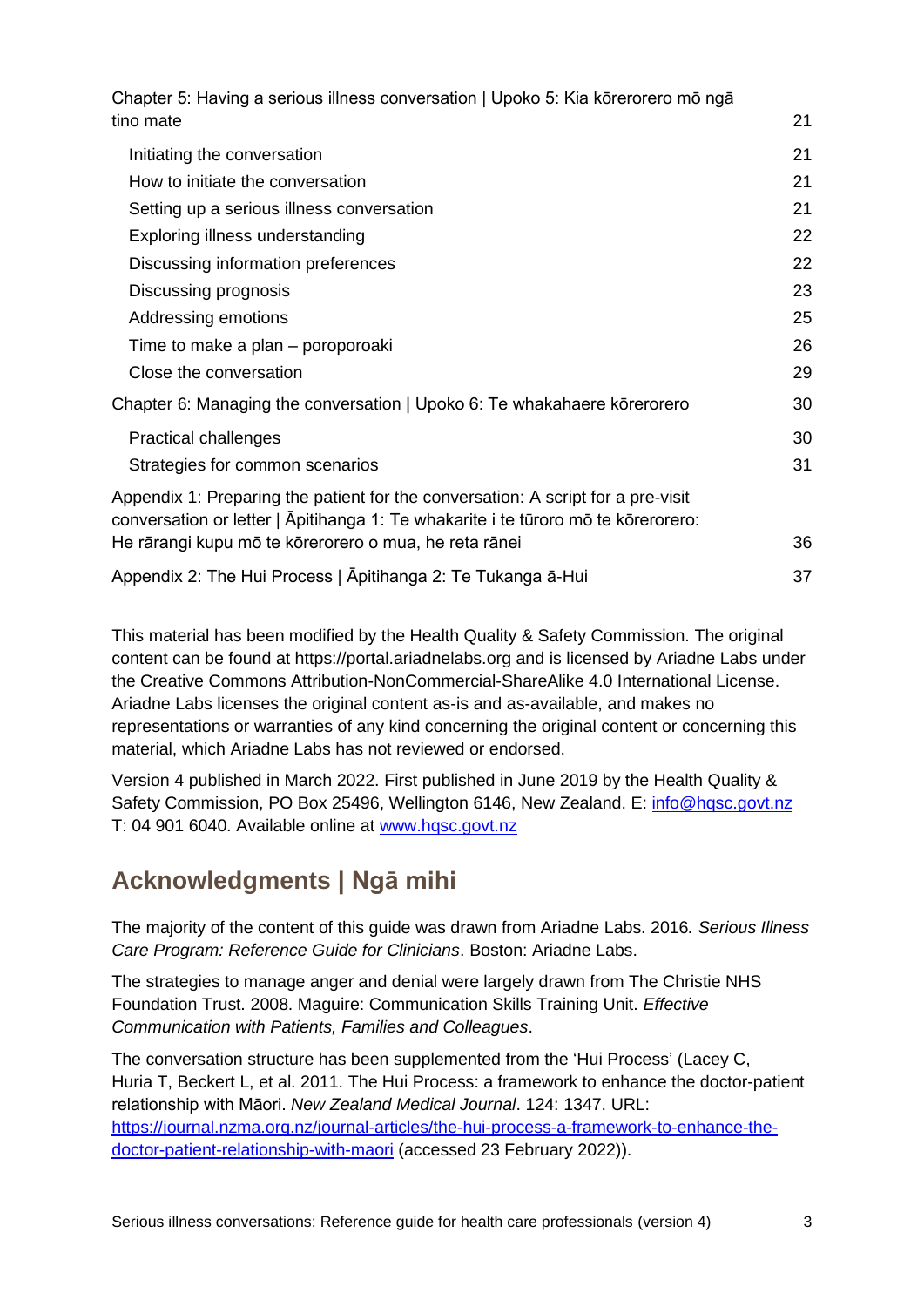# <span id="page-3-0"></span>**Chapter 1: Overview | Upoko 1: Tirohanga whānui**

# <span id="page-3-1"></span>**Purpose of this guide**

This guide is for your reference in developing communication skills or when preparing for a conversation with a patient and their whānau. **It is NOT intended for use with patients.** 

It contains an overview of the tools available to support you in serious illness conversations, ways to start conversations and strategies for common scenarios.

The guide is being continuously reviewed and improved by the Health Quality & Safety Commission (the Commission).

# <span id="page-3-2"></span>**Serious Illness Conversation Guide and advance care planning**

The Serious Illness Conversation Guide (SICG) is a tool to support advance care planning conversations and planning with seriously ill people and their whānau.



<span id="page-3-3"></span>This infographic demonstrates that advance care planning is a process of talking, thinking, planning, sharing and using a person's values, hopes, goals, worries and preferences to inform their care and treatment. The relevance and intensity of these advance care planning activities ebbs and flows over time, triggered by either personal or life events for the person and their whānau and/or health events.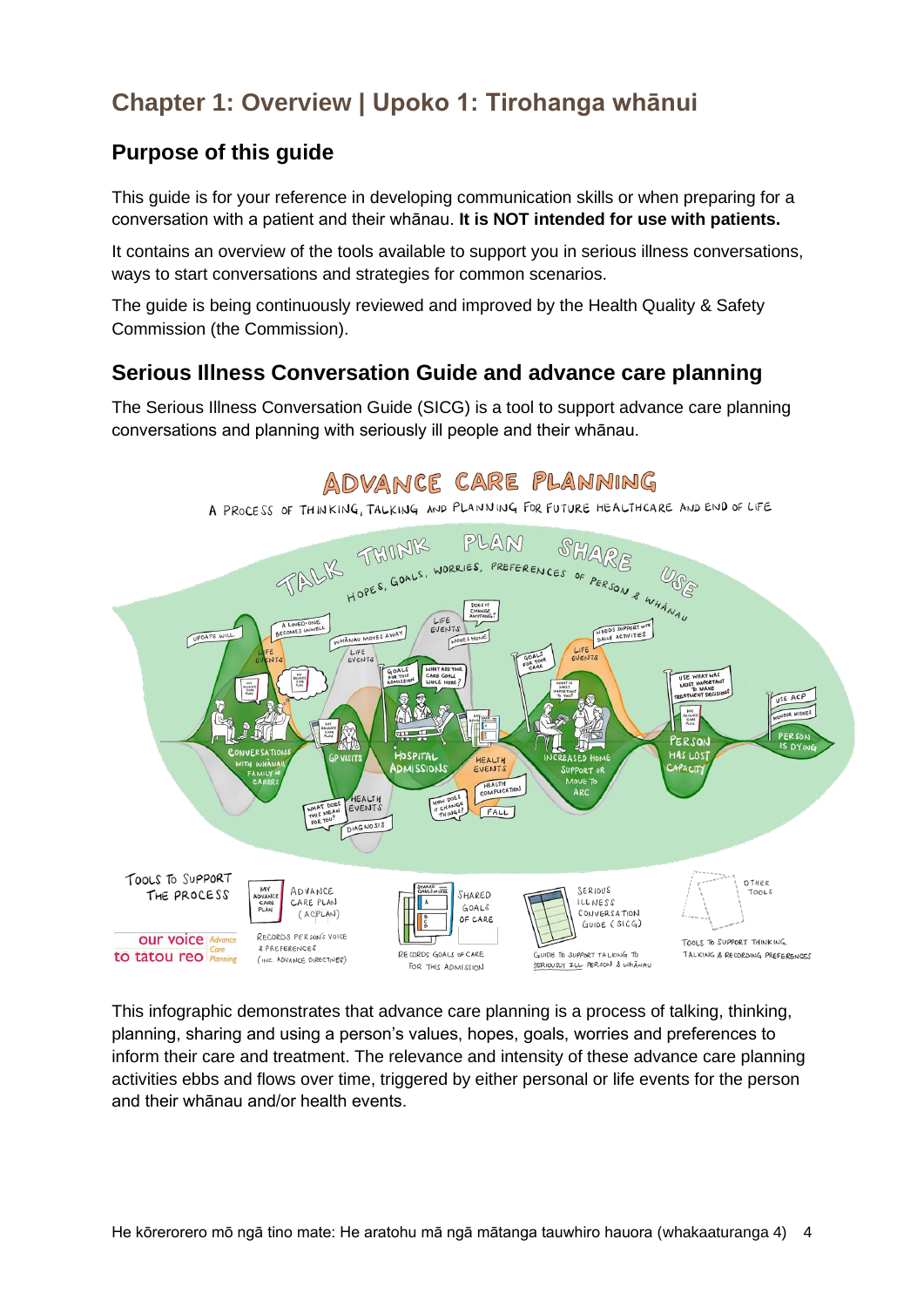# **Other tools that support these activities**

- **[My advance care plan and guide](https://www.hqsc.govt.nz/our-programmes/advance-care-planning/information-for-consumers/publications-and-resources/publication/3212/)** capture what matters the most to a person, including care and treatment preferences for current and future health, any advance directives and post-death wishes.
- **[Shared goals of care forms](https://www.hqsc.govt.nz/our-programmes/advance-care-planning/talking-covid/documenting/)** support shared decision-making for a specific admission to hospital or aged residential care. Shared goals of care conversations can be supported by using the SICG. The shared goals of care template includes the SICG questions and space to capture the answers.

We recommend watching the video *An Overview of Advance Care Planning in Aotearoa New Zealand*, which can be found on the home page of the Advance Care Planning website [www.myacp.org.nz](http://www.myacp.org.nz/) This video will help you understand the process over time and the numerous opportunities for conversations and the tools that you might consider using at different times to support a person and their whānau with their advance care planning.

# <span id="page-4-0"></span>**Key ideas for successful discussions about serious illness care**

### **Principles**

- The serious illness conversation will reflect the patient's values and beliefs. The clinician will enable an environment that reflects what is important to the patient.
- The serious illness conversation will provide the space to explore with the patient and their whānau, their goals and priorities. These goals and priorities will provide guidance for the clinician on care and treatment pathways.
- The serious illness conversation should provide for mutual understandings of the patient's goals and options for care and treatment.
- Anxiety is normal for both patients and clinicians during these discussions. Recognising this, and acknowledging the part that anxiety plays in what is heard and what is not heard in these conversations, is important.

### **Practices**

**Do:**

- invite support from and the participation of significant others/whānau throughout the SICG process and conversation
- consider what others to include in the multi-disciplinary team that may be useful to have as part of the serious illness conversation, that is, Māori health worker, allied health staff
- seek connection with the patient through whakawhanaungatanga
- give a direct, honest prognosis when requested by the patient
- present prognostic information as a range
- allow silence and other reflective practices, that is, waiata, karakia, the telling of stories
- acknowledge emotions and explore these when appropriate
- focus on the patient's quality of life, fears and concerns
- make a recommendation ('I have heard you say XX goals and values are really important to you. Keeping that in mind and based on YY medical situation and ZZ treatment options, I suggest that we ...')
- document conversations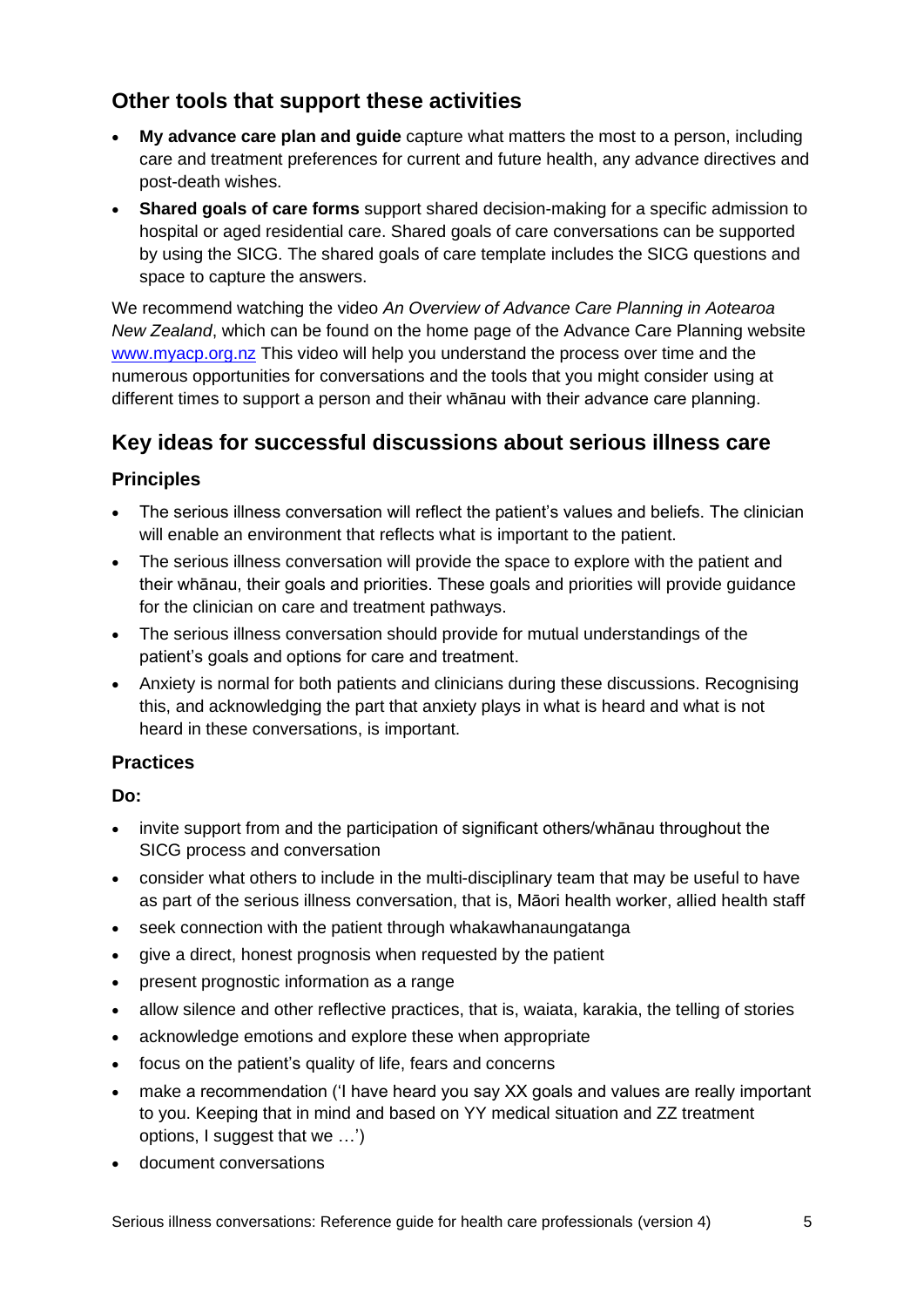- be guided at all times by the patient and their whānau as to the pace and depth of information that is being provided as part of the serious illness conversation
- follow the guide *Three steps to meeting health literacy needs | Ngā toru hīkoi e mōhiotia ai te Hauora* when providing information – ask, build, check (see [www.hqsc.govt.nz/resources/resource-library/three-steps-to-meeting-health-literacy](http://www.hqsc.govt.nz/resources/resource-library/three-steps-to-meeting-health-literacy-needs)[needs](http://www.hqsc.govt.nz/resources/resource-library/three-steps-to-meeting-health-literacy-needs)).

#### **Do not:**

- talk for more than half the time
- give premature reassurance
- provide factual information in response to strong emotions
- focus on medical procedures
- assume that the patient has heard and understood all information provided.

### <span id="page-5-0"></span>**Serious illness conversations: overview of resources**

### **For clinicians**

Two resources are available to help you have successful conversations with your patients about serious illness care goals. Practise using these tools and the language within them at least 30 times so you become comfortable with the language and flow. Then, you can feel free to improvise.

### **1. Serious Illness Conversation Guide**

The backbone of this training, the Serious Illness Conversation Guide (SICG), will help you have successful conversations with your patients. It consists of steps to elicit important information from patients about their goals and values: setting up the conversation, assessing the patient's health understanding and information preferences, sharing the prognosis, exploring key topics and closing and documenting the conversation.

### **2.** *Serious illness conversations: Reference guide for health care professionals* **(this document)**

This reference guide will guide you through aspects of the serious illness communication. It provides detailed information about how to prepare for and introduce the serious illness conversation, some suggested language to use and tips for dealing with common patient (and whānau) scenarios.

### **For patients and whānau**

### **Pre-visit letter (see Appendix 1 for an example)**

This letter is designed to prepare patients for a serious illness conversation with their clinician. It includes topics for patients to think about in advance, reinforces the importance of the conversation, encourages them to engage whānau members, and reassures patients that talking about the future will help them have more control over their care.

### **Whānau communication guide (still to be developed)**

Designed for the patient's use with their whānau, this guide will help patients talk with their whānau and friends about the same topics you bring up with the patient in your conversations. Like the clinician materials, the whānau communication guide suggests appropriate language for the patient to use to relay information to their whānau and friends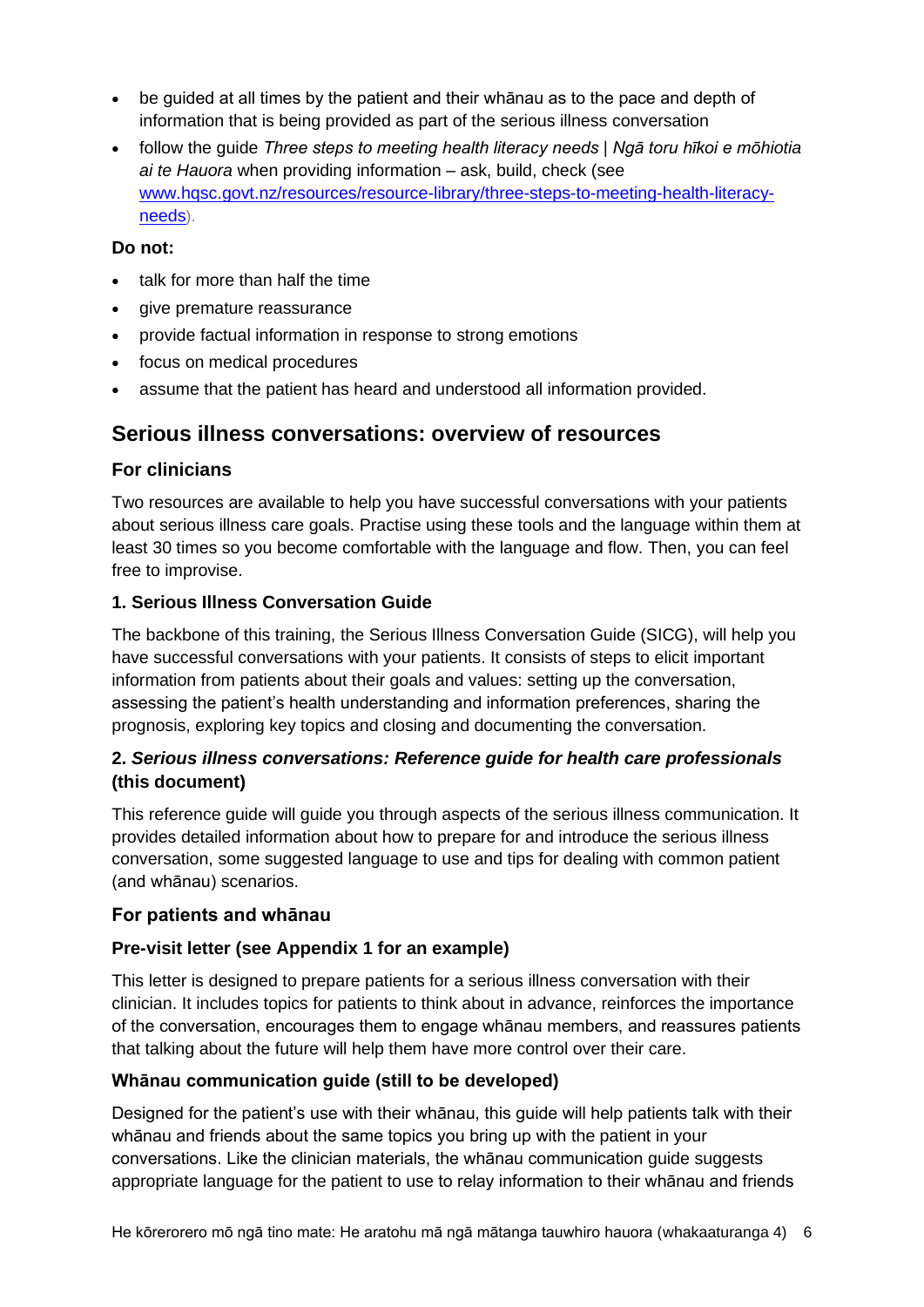and to continue the conversation by exploring their concerns. When this resource is finalised, we will share it with the SICG community and would encourage you to share with patients and whānau and/or remind them that it is available.

# <span id="page-6-0"></span>**Cultural safety**

A culturally competent practitioner can contribute to wellbeing by integrating relevant cultural and clinical elements into their practice. Cultural competence requires an awareness of cultural diversity and the ability to function effectively and respectfully when working with and treating people from different cultural backgrounds.

Cultural differences can impact on the quality of communications and on the consumerclinician relationship. There is evidence that misperception and lack of connection between consumers from non-dominant ethnic groups, such as Māori and Pacific peoples, and health professionals is not uncommon and negatively impacts engagement. Poor engagement between consumers and clinicians is associated with poor outcomes for both the consumer and the clinician.

Chapters 3 and 4 provide guidance to help consumers access and participate in advance care planning and serious illness conversations.

# <span id="page-6-1"></span>**Health equity and advance care planning**

Improving health equity is a national priority, and it is important that our actions as health professionals aim to reduce and dismantle health inequities rather than add to them.

There are disparities in health outcomes between different groups within our population based on age, gender, socioeconomic position, geographical region and ethnicity. In Aotearoa New Zealand, ethnic inequalities between Māori and non-Māori New Zealanders are the most persistent and pervasive inequities in health.

Tools and resources to improve Māori engagement with serious illness conversations can be found in chapters 3 and 4.

# <span id="page-6-2"></span>**Te Tiriti o Waitangi and advance care planning**

Te Tiriti o Waitangi is regarded as one of the founding documents of government in Aotearoa New Zealand.

The articles of Te Tiriti o Waitangi have been interpreted and expressed through a set of principles, which have evolved over time. Accordingly, we have moved beyond the 3 Ps, and are guided by *Whakamaua: Māori Health Action Plan 2020–2025<sup>1</sup>* to apply the following five principles to our work across the health and disability system.

**Tino rangatiratanga/self-determination**: This provides for Māori self-determination and mana motuhake in the design, delivery and monitoring across the advance care planning programme.

<sup>1</sup> Ministry of Health. 2020. *Whakamaua: Māori Health Action Plan 2020–2025*. Wellington: Ministry of Health.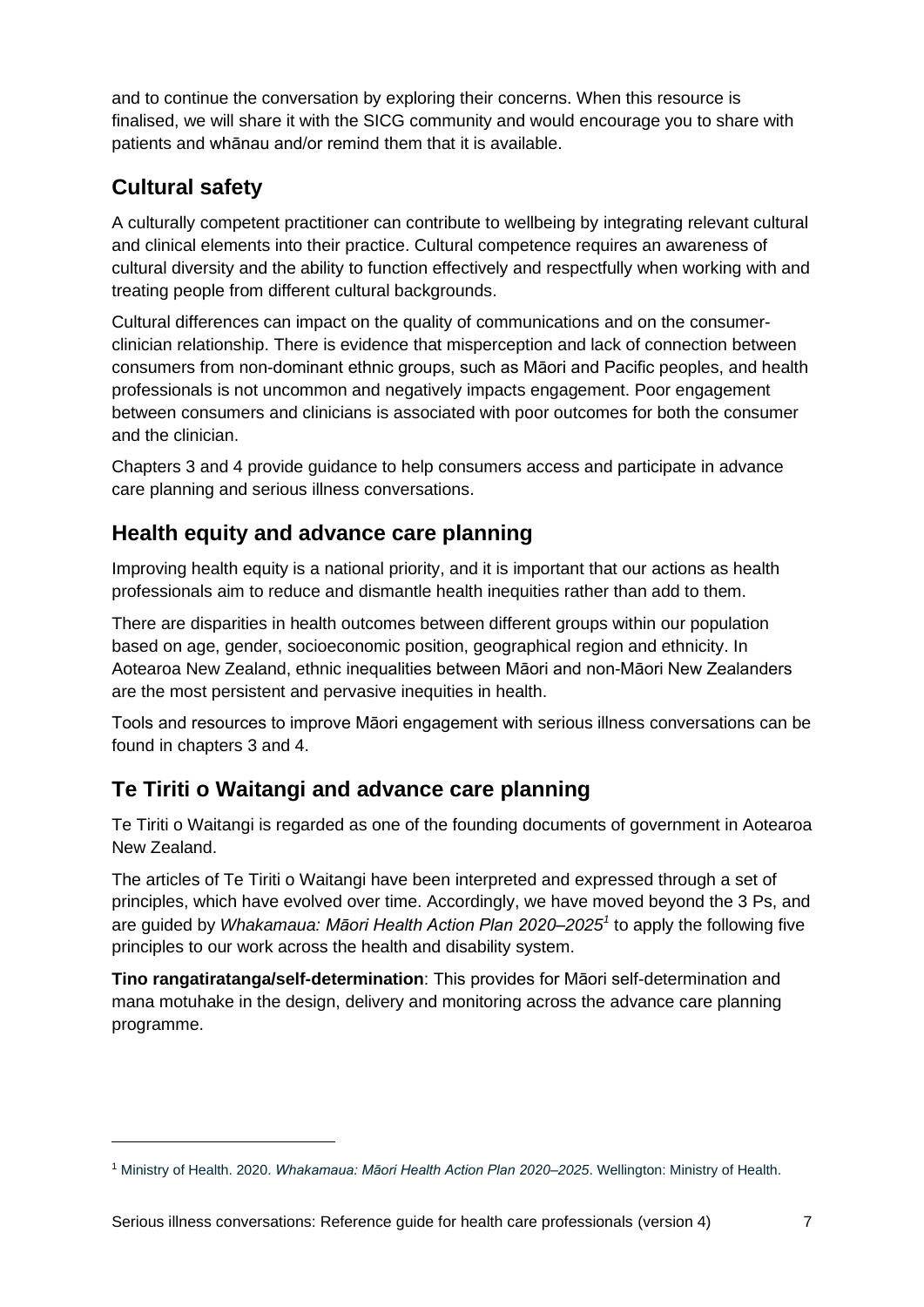**Mana taurite/equity:** This requires a commitment to achieving equitable health outcomes for Māori.

**Whakamarumarutia/active protection**: This is a call for action, to the fullest extent, to achieve equitable health outcomes for Māori. This includes the requirement to be well informed on the extent, and nature, of both Māori health outcomes and efforts to achieve Māori health equity.

**Pātuitanga/partnership**: This requires the advance care planning programme to work in partnership with Māori and develop strong and enduring relationships.

**Kōwhiringa/options**: This principle calls for advance care planning to be provided in a culturally appropriate way that recognises and supports the expression of hauora Māori models of care.

These principles can be utilised as a framework to advance Māori health and support mana motuhake so that members of our indigenous population receive equitable health care and live long, healthy lives.

The advance care planning programme (of which the SICG is a component) is committed to embedding and enacting Te Tiriti o Waitangi by working with Māori to ensure that the advance care planning initiatives are tailored for, and relate with, Māori communities.

In chapters 3 and 4 we discuss tools, resources and offer guidance to enhance your knowledge of te ao Māori (Māori world view) so that we may provide care that supports health gains for Māori and enacts the principles of Te Tiriti.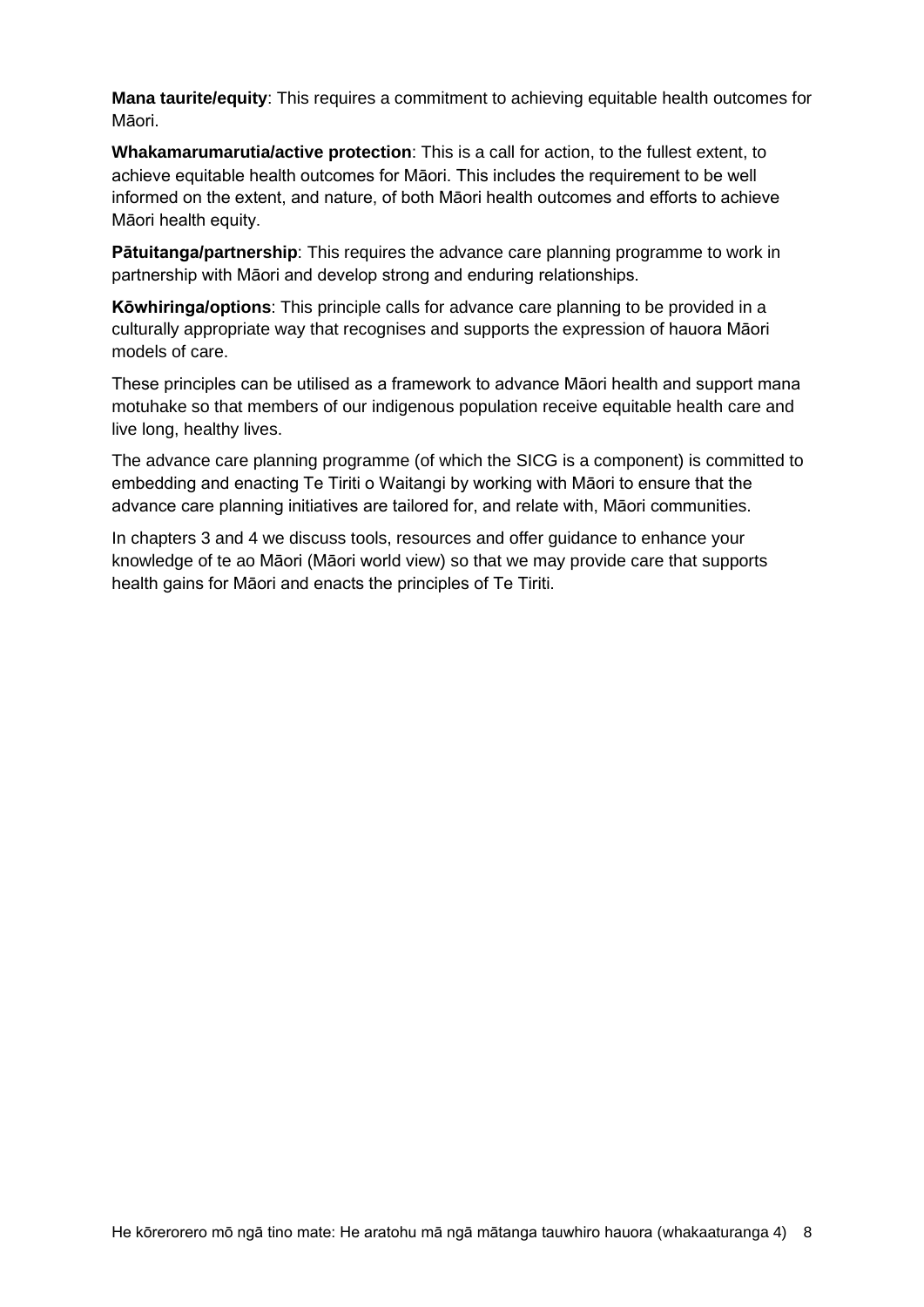# <span id="page-8-0"></span>**Chapter 2: Serious illness conversation self-awareness | Upoko 2: He kupu kōrero mō ngā tino mate, arokā whaiaro**

Before going ahead and having a serious illness conversation using the guide, there are a number of things to consider in terms of self-awareness. It is important to recognise our own feelings and reactions to the topics that may come up during a serious illness conversation. Doing this work first should help us avoid influencing the conversation with our own opinions, values, cultural orientations and beliefs. This chapter explores self-awareness.

# <span id="page-8-1"></span>**Engaging in the advance care planning process**

A targeted advance care planning conversation, using the SICG, can include subjects that can be difficult to discuss. We are asking people to think about their values and what makes life meaningful; to consider circumstances when they may not be capable of making health care decisions; to explore their feelings about death and dying and quality of life; and to potentially discuss these things with their whānau. For some people, such a conversation can evoke powerful or uncomfortable emotions. For others, it brings a sense of relief that things are out in the open.

Before engaging in advance care planning conversations using the SICG, it is a good idea to have engaged in the process ourselves, in order to more fully understand the experience of advance care planning and empathise with the people we are supporting to participate.

Here are some things to consider when engaging in our own advance care planning.

- How do I feel about advance care planning?
- Do I know what matters the most to me and my whānau, particularly if my health were to change?
- How do I feel about talking about death and dying?
- What choices would I make for my own future health care?
- What tikanga (customs) and kawa (ceremonies) support my wellbeing?
- What do I draw on for inner strength and to sustain resilience?
- Am I able to talk to my whānau about my preferences?

## <span id="page-8-2"></span>**How personal experiences and values impact advance care planning conversations with others**

Self-awareness is a cognitive process of considering our background, cultural identity, where we fit in the community and the world and how we feel about these things.

Some questions to promote self-awareness include the following.

- What did I learn from my whānau about relationships? How does that affect how I deal with whānau members?
- How does my cultural background influence my values? How does that affect how I approach people from cultural backgrounds different from my own?
- What do I think are appropriate gender roles? Do I communicate with males and females differently?
- How do I handle criticism or anger?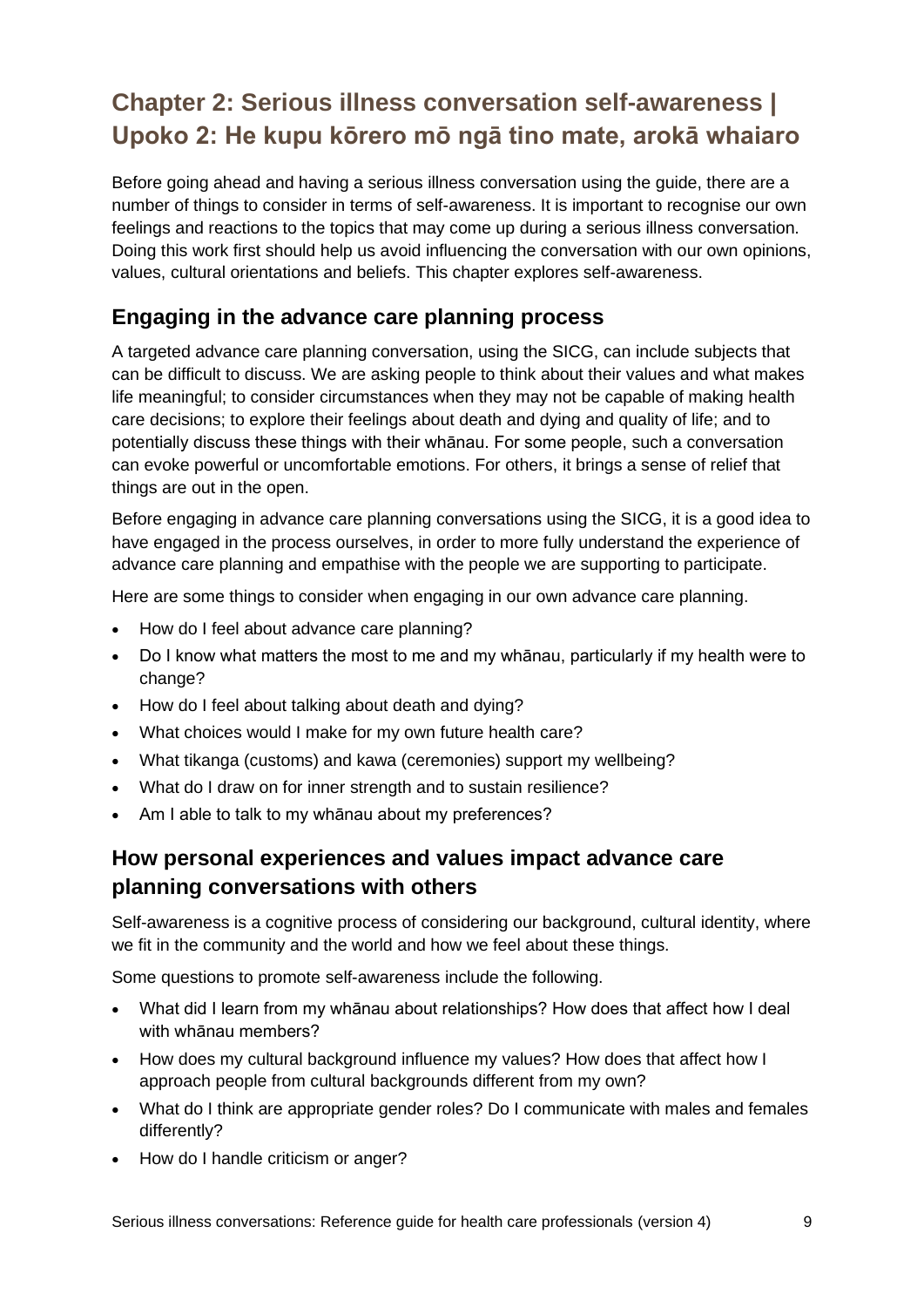- In my caring role, how do I deal with people who are being 'difficult' or those exhibiting behaviours that are different from mine?
- When I think about death and dying, what words/images come to mind?

Self-awareness is important because, when we have a better understanding of ourselves, we are able to experience ourselves as unique individuals and therefore appreciate the uniqueness of others.

Refer to the e-learning module called 'Considering your own future health care' for more information about self-awareness and personally engaging in the advance care planning process (available at: [www.hqsc.govt.nz/resources/resource-library/considering-your-own](http://www.hqsc.govt.nz/resources/resource-library/considering-your-own-future-health-care)[future-health-care\)](http://www.hqsc.govt.nz/resources/resource-library/considering-your-own-future-health-care).

### <span id="page-9-0"></span>**Understanding our biases and assumptions**

Understanding our biases and assumptions is crucial to clear thinking and consumer interaction. All of us, no matter our education, intellectual commitment or good intentions, are susceptible to bias. It is part of the human condition.

The key, if we are going to think clearly and make assessments rather than judgements, is to identify when we are falling prey to bias and unconscious distortions. This means understanding *cognitive bias* (our tendency to believe that something is true even if the data clearly says it is not) or *confirmation bias* (where we seek out only information that supports something we already believe and disregard the rest).

The Commission has developed a series of education videos that can help us reflect on our unconscious bias – they are available on the Commission's website at: [www.hqsc.govt.nz/our-programmes/patient-safety-day/publications-and](http://www.hqsc.govt.nz/our-programmes/patient-safety-day/publications-and-resources/publication/3866/)[resources/publication/3866/](http://www.hqsc.govt.nz/our-programmes/patient-safety-day/publications-and-resources/publication/3866/)

# <span id="page-9-1"></span>**Using debriefing and self-reflection**

Debriefing and self-reflection are useful ways of learning from serious illness conversations and of gaining insight into personal feelings and reactions.

Questions you might consider including in a debrief include the following.

- What am I/are we doing that is working well and what is not?
- How do I/we know?
- What can I/we do to improve this experience for people engaging in a serious illness conversation?
- How can we support each other?

Reflection following a negative or difficult experience with a person, for example, may involve asking the following questions.

- How did I react? Was I defensive? Upset?
- Why did I react the way I did?
- How did my reaction impact the person and/or their whānau?
- How could I have handled that situation differently?
- <span id="page-9-2"></span>• How could that encounter influence my next serious illness conversation using the SICG?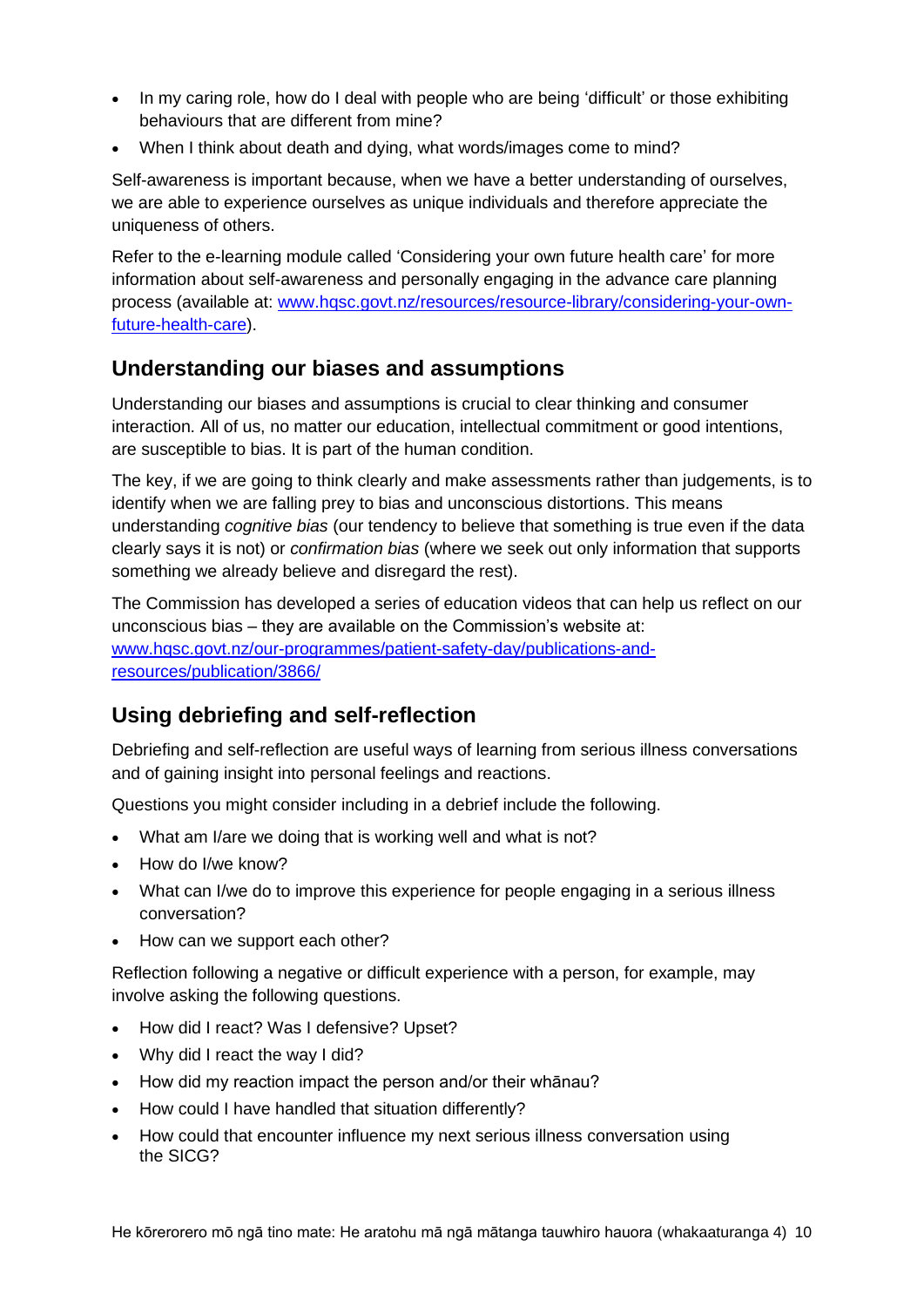# **A reluctance to engage in advance care planning**

If we feel reluctant to engage in advance care planning or SICG conversations, it is helpful to reflect on why that might be. Questions you might consider when assessing any reluctance include the following.

- Am I avoiding these conversations? Why might that be?
- Have I engaged in my own advance care planning process? What was that experience like for me?
- Are there specific advance care planning topics, issues or questions in the SICG that I am uncomfortable with?
- What can I do to overcome my reluctance?

## <span id="page-10-0"></span>**Self-care**

Serious illness conversations using the SICG can be challenging and emotionally/psychologically taxing. Experiencing the emotions of others can take an emotional toll. It is important to identify support systems and develop coping strategies that are personally effective.

Consider the following questions.

- What positive support mechanisms work best for me? Am I using them?
- How do I re-energise myself?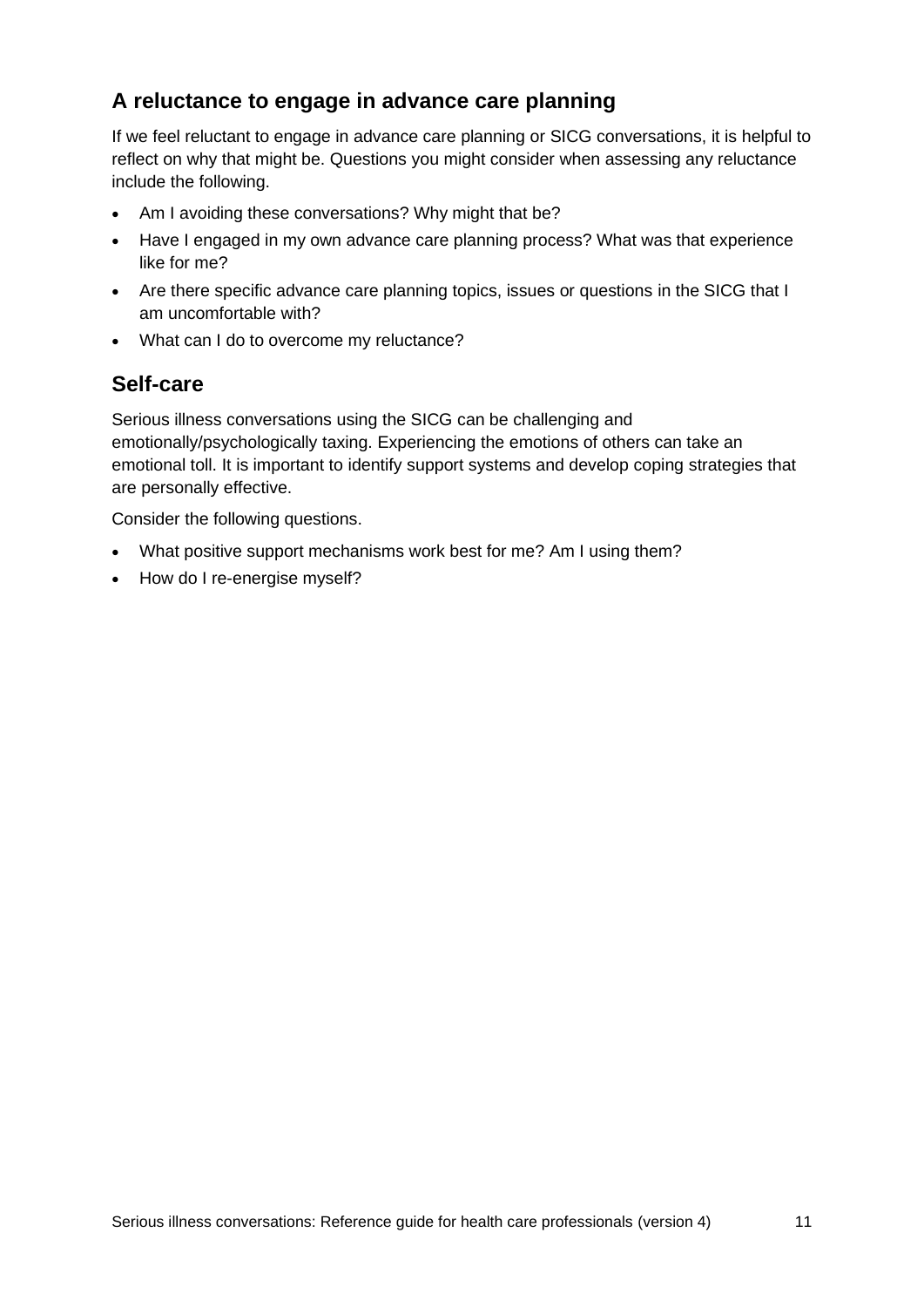# <span id="page-11-0"></span>**Chapter 3: Supporting Māori health gains | Upoko 3: Te tautoko i ngā painga hauora Māori**

The inclusion in health care of Te Tiriti o Waitangi principles, tikanga (cultural protocols), communication strategies and Māori health models, as well as using te reo Māori, have been identified as pivotal to increasing the clinician's ability to work effectively with Māori consumers and their whānau. Below are a few guidelines and resources to strengthen cultural competency so that we can more effectively support Māori engagement with advance care planning.

## <span id="page-11-1"></span>**How to demonstrate equitable practice**

- If unsure, ask people how their name is pronounced.
- Acknowledge the role of whānau as a key health determinant for Māori and actively include them in conversations (with the person's permission).
- When planning an advance care planning appointment, always ask the person if they would like whānau or community support.
- When whānau and support people are with the person, enquire who they are and how they fit in to the person's life.
- Aim to greet the person and their whānau in their own language and learn a few simple te reo phrases.
- Be aware of the environmental factors that may affect the engagement of the person and their whānau with services.
- Build your knowledge of indigenous belief systems, including views on mana, death and dying, reliance upon whānau and karakia (prayer).
- Consider the determinants of health and how they might affect a person's life. For example, a person's education level can affect their understanding of medical terminology, or their financial situation may impact the number of clinic visits that a person attends for completing advance care planning documentation.
- Advocate for a larger Māori workforce that works alongside consumers and their whānau to support Māori health gains.

# <span id="page-11-2"></span>**Te reo Māori**

Te reo Māori is one of Aotearoa New Zealand's three official languages and is widely used within health care. Te reo Māori is recognised as an important cultural competency and can significantly improve the clinician-consumer relationship because it demonstrates consideration of cultural difference and inclusion of mātauranga Māori (Māori knowledge).

Integrate te reo Māori into your daily practice. This will prepare you for when you work with whānau Māori and in turn support Māori health gains. Start with a friendly 'Kia ora' and build up vocabulary over time.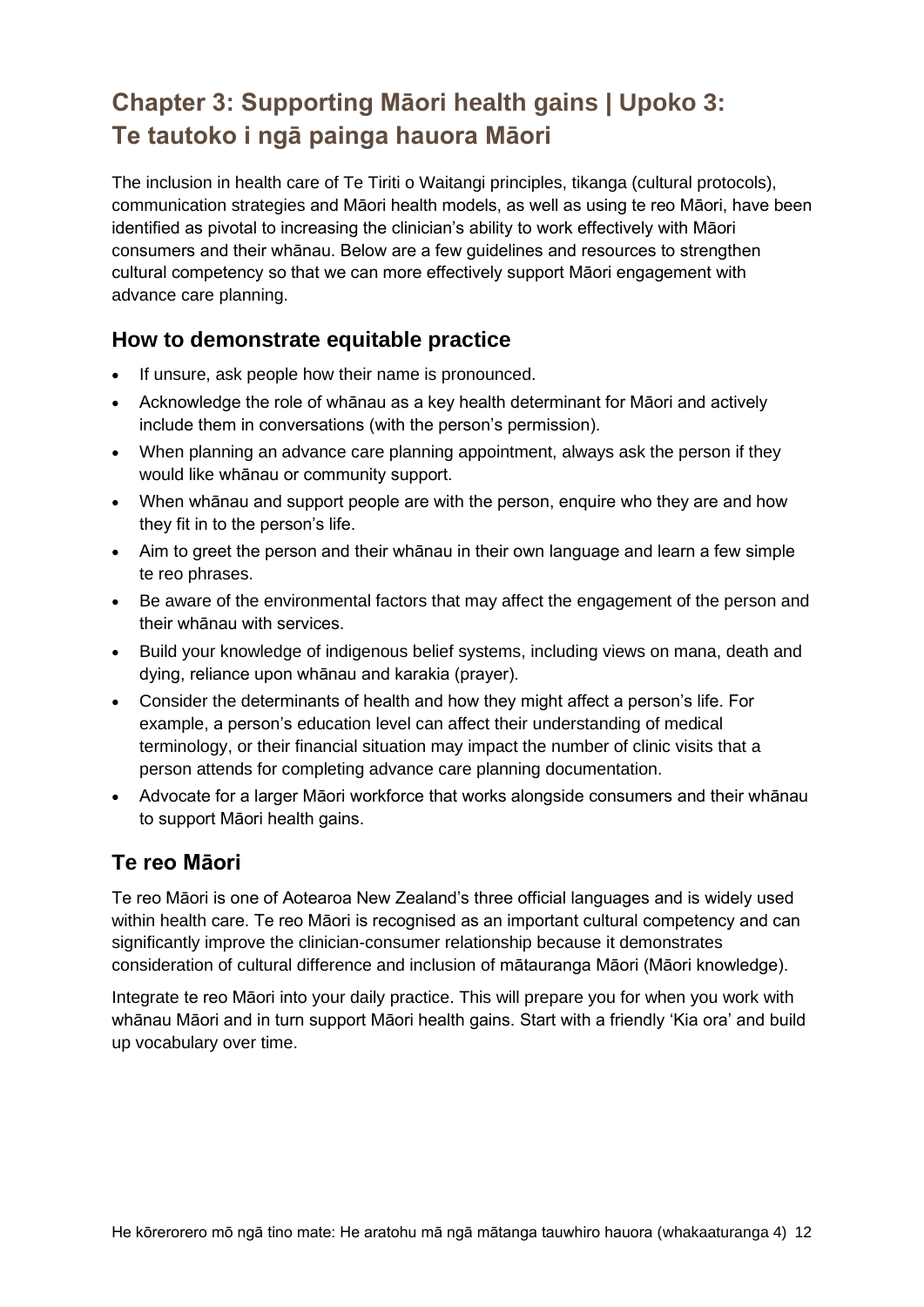# <span id="page-12-0"></span>**Kupu Māori glossary**

| Hui                  | Meeting                                                                                                                                                                                                                                                   |  |
|----------------------|-----------------------------------------------------------------------------------------------------------------------------------------------------------------------------------------------------------------------------------------------------------|--|
| <b>Karakia</b>       | Prayer or invocations                                                                                                                                                                                                                                     |  |
| Karakia mō te kai    | Prayer before food                                                                                                                                                                                                                                        |  |
| Karakia tīmatanga    | Opening prayer                                                                                                                                                                                                                                            |  |
| Karakia whakamutunga | Closing prayer                                                                                                                                                                                                                                            |  |
| Kaupapa              | The business at hand                                                                                                                                                                                                                                      |  |
| <b>Körero</b>        | To speak or have a discussion                                                                                                                                                                                                                             |  |
| Kupu Māori           | Māori word                                                                                                                                                                                                                                                |  |
| Mana                 | A concept with many shades of meaning, including prestige,<br>authority, control, power and influence                                                                                                                                                     |  |
| <b>Mana motuhake</b> | The ability of Māori to determine things according to their<br>values and what they think is important - Māori self-<br>determination                                                                                                                     |  |
| Mātauranga Māori     | Māori knowledge                                                                                                                                                                                                                                           |  |
| <b>Mihimihi</b>      | Usually held at the beginning of a hui in the form of<br>introductions (The format of a mihimihi includes a welcome<br>(mihi), recitation of your genealogy (pepeha) or where you<br>come from, and who you are in relation to this<br>(whanaungatanga).) |  |
| Pepeha               | A genealogical statement as Māori, descending from<br>ancestors                                                                                                                                                                                           |  |
| <b>Pōwhiri</b>       | Rituals of encounter or welcome ceremony                                                                                                                                                                                                                  |  |
| Tangata whenua       | The indigenous people of Aotearoa New Zealand                                                                                                                                                                                                             |  |
| <b>Tautoko</b>       | In the context of health, to provide cultural support                                                                                                                                                                                                     |  |
| Te ao Māori          | The Māori world view; acknowledging the interconnectedness<br>and interrelationship of all living and non-living things, strongly<br>influencing every aspect of the culture and contributing to the<br>Māori holistic view of the world                  |  |
| Te reo Māori         | The Māori language                                                                                                                                                                                                                                        |  |
| Tikanga Māori        | Māori protocol or way of being (It's important to remember that<br>tikanga may differ in hospitals, marae, iwi, workplaces, etc.<br>since each rōpū establishes their own tikanga.)                                                                       |  |
| Wānanga              | In this context, workshop                                                                                                                                                                                                                                 |  |
| Whakapapa            | Genealogy (Reciting whakapapa was, and is, an important<br>skill and reflects the importance of genealogies in Māori<br>society in terms of leadership, land and fishing rights, kinship                                                                  |  |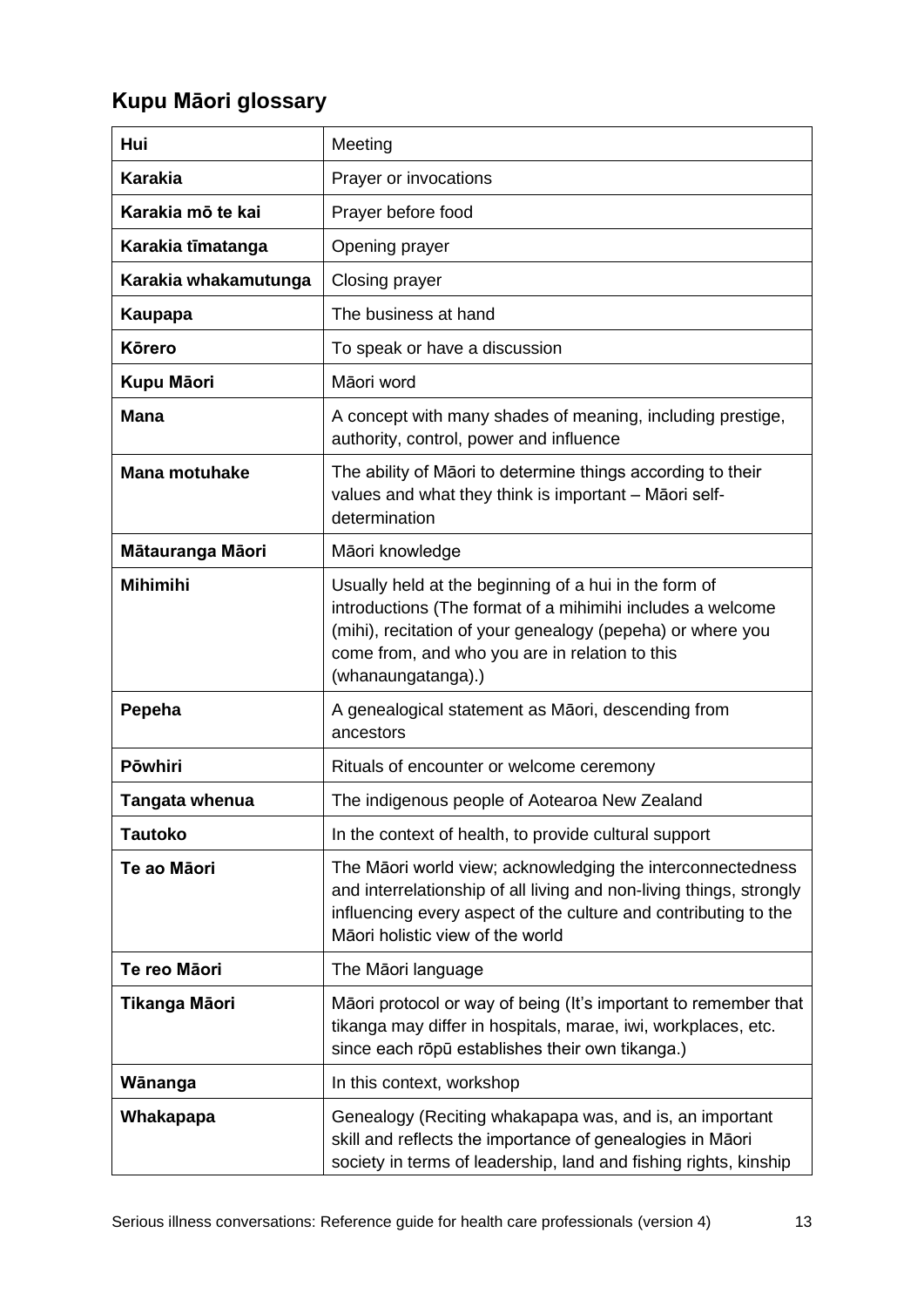|                     | and status.)                                                                                                                                                                                                                                                                                                                            |
|---------------------|-----------------------------------------------------------------------------------------------------------------------------------------------------------------------------------------------------------------------------------------------------------------------------------------------------------------------------------------|
| Whakawhanaungatanga | A te ao Māori process of establishing relationships (It's about<br>making connection, developing relationships through<br>commonality and/or difference. It involves connecting with the<br>consumer and their whānau on a personal level, often through<br>connections with whenua, whanau involvement or the use of<br>te reo Māori.) |
| Whānau Māori        | A term commonly used to denote people who identify as Maori                                                                                                                                                                                                                                                                             |
| Whenua              | Land (In the context of whakawhanaungatanga, this<br>encompasses ancestral land, mountains and water – ocean,<br>lakes or rivers.)                                                                                                                                                                                                      |

### <span id="page-13-0"></span>**Further te reo Māori resources**

**Aki Hauora** is a Māori language vocabulary and phrase learning app from the University of Otago. It is aimed at health professionals and aims to assist learning kupu Māori (words) that are commonly used in the health environment. It is an interactive game that can easily be loaded to your phone for some learning fun.

### **Aki Hauora App for Apple**

<https://itunes.apple.com/nz/app/aki-hauora/id1062206292?mt=8>

#### **Aki Hauora App for Android**

<https://play.google.com/store/apps/details?id=nz.monkeywise.akihauora&hl=en>

#### **The online Māori Dictionary**

https://maoridictionary.co.nz/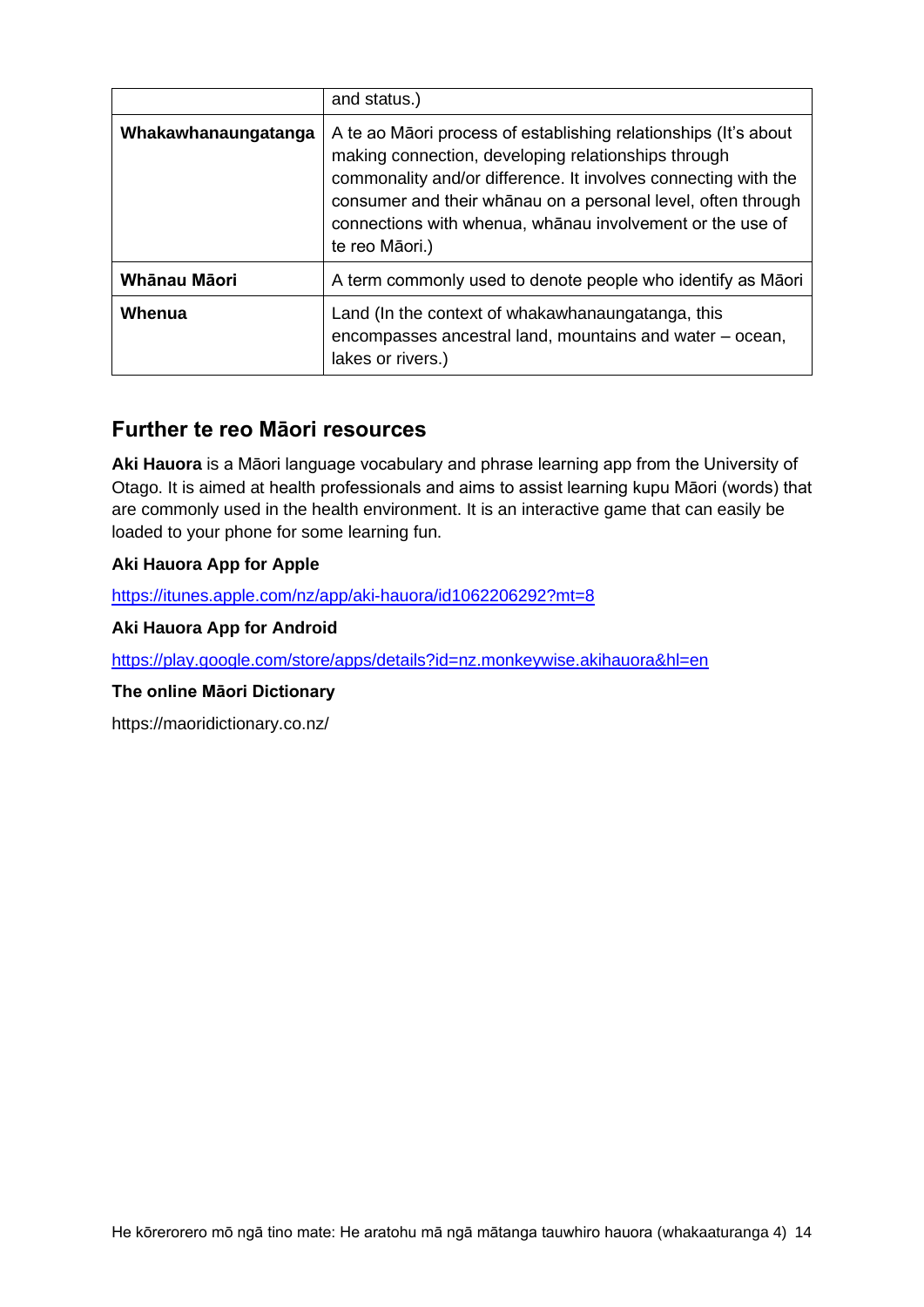# <span id="page-14-0"></span>**Chapter 4: Preparing for the conversation | Upoko 4: Te whakaritenga hei kōrero**

## <span id="page-14-1"></span>**Preparing yourself**

As clinicians, we cannot underestimate the role our attitudes, our biases and our preconceptions play in the serious illness conversation. Understanding this and acknowledging and respecting the realities of others will create a space for meaningful conversation about serious illness.

Not many of us can claim to be experts in the culture or realities of others. You can, however, become expert in reflecting on your own culture and attitudes that inevitably shape your practice. Respect and humility lay the foundations for a mutual exchange where the locus of control sits with the person and their whānau. Accepting that your own reality is no more valid than anyone else's will help you navigate serious illness conversations.

For the serious illness conversation to meet its objectives, it is important that the clinician first:

- understands their own cultural values, beliefs and practices and the influences these have on their practice
- understands their own assumptions, biases and stereotypes that they hold about groups of people and how these can shape practice
- can identify power held and how it is used in practice
- critically analyses the diverse realities that influence people's health and wellbeing
- recognises and respects diversity among groups of people.

Please make time to watch the Commission's implicit bias training resources. The *'*Understanding bias in health care' videos are available free from the Commission's website at [www.hqsc.govt.nz/resources/resource-library/learning-and-education-modules](http://www.hqsc.govt.nz/resources/resource-library/learning-and-education-modules-on-understanding-bias-in-health-care)[on-understanding-bias-in-health-care](http://www.hqsc.govt.nz/resources/resource-library/learning-and-education-modules-on-understanding-bias-in-health-care) and can also be completed as learning and education modules on [https://learnonline.health.nz](https://learnonline.health.nz/)

These will assist you to examine attitudes and stereotypes that affect your understanding, actions and decisions in an unconscious manner.

## <span id="page-14-2"></span>**Preparing the team for the conversation**

Ideally the SICG preparation and conversation will be supported by key members of the patient's health care team. Team communication, whether it takes place in person (ideal) or by email, is critical to consolidating perspectives and arriving at a plan of care for approaching the SICG discussion. Some members of your team may have more training and experience with prognostication and may choose to take the lead on exploring illness understanding and sharing prognosis.

Other members of the multidisciplinary team that may be more familiar to the patient and their whānau might lead other aspects of the conversation. Familiarity can help reduce anxiety.

What you decide about how to carry out these conversations will depend on your patient's needs, who is on your team, what clinical resources you have and your own practice style.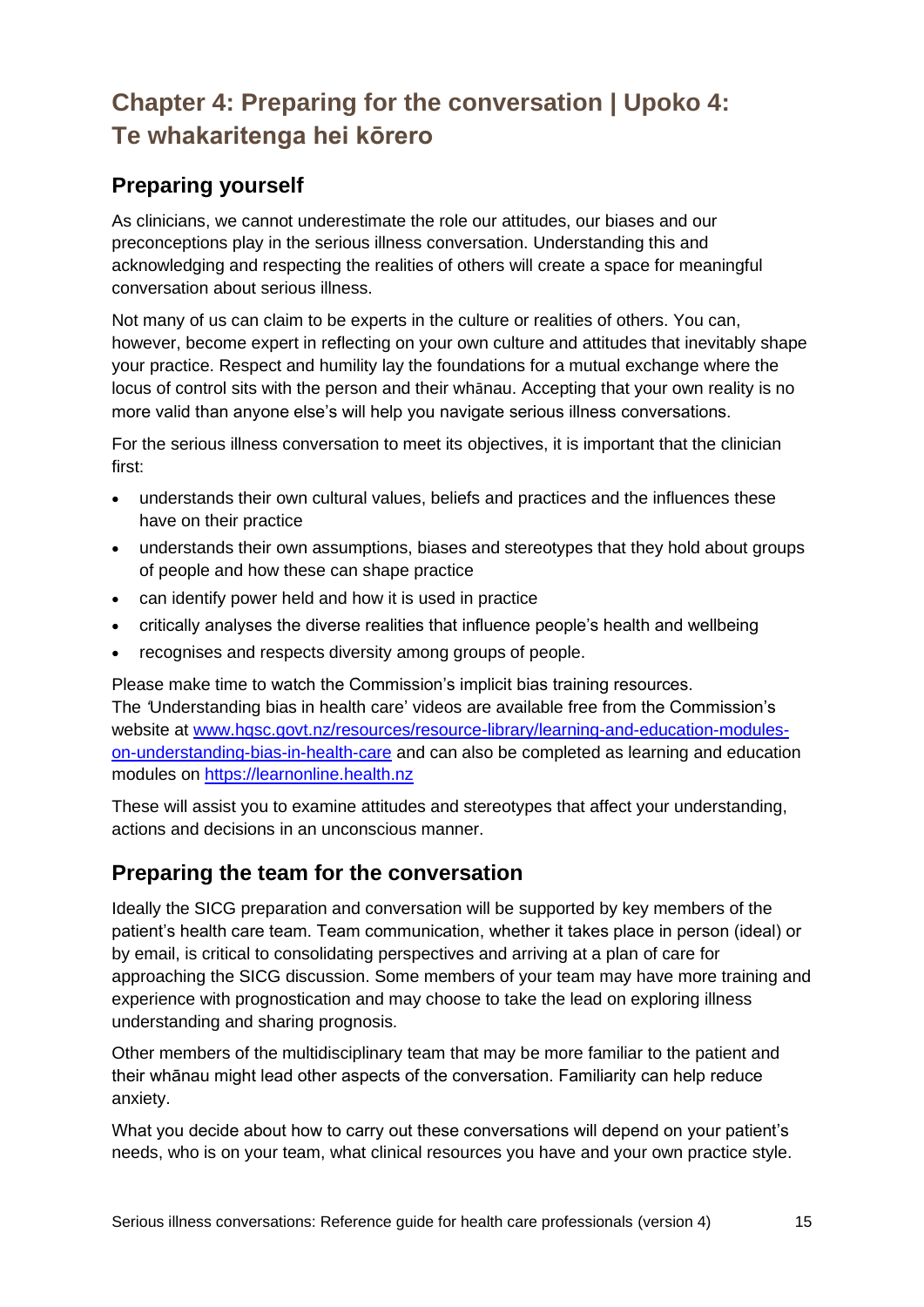# <span id="page-15-0"></span>**Preparing the patient and their whānau for the conversation**

It is generally helpful to explain your plan to discuss serious illness care planning before the visit at which it will actually take place. Informing the patient in advance allows the patient to prepare emotionally and cognitively. Since preparation usually reduces anxiety, giving patients some time to consider the issues tends to be helpful. Preparation also allows the patient to bring along whānau or a friend, if desired.

Many clinicians find that scheduling a designated visit for a serious illness care discussion is useful in allocating appropriate time for the discussion, instead of tacking it onto an alreadyfull clinical visit.

Before the conversation, it is important that one of the team members outlines for the patient how the conversation will take place and who will be involved from the clinical team. The conversation should be framed as being about aligning the patient's values and preferences with the treatment plan and not as an end-of-life conversation, unless the patient is truly at the end of life.

At this stage, the most important thing is to let the patient know that they may invite whoever they wish to participate in the conversation. This may require a different venue if the patient opts to bring extended whānau. Making these conversations open, inclusive and centred around the patient and whānau from the outset sets the scene going forward.

You could use these approaches to prepare the patient and their whānau.

- To reduce patient anxiety, normalise the conversation by saying that this is an approach that is used for all patients with serious illness.
- Emphasise that it is preferable to do this when things are stable, so that there is more time to consider the issues.

Some clinicians prefer to send a letter to patients, outlining the purpose and process of a serious illness conversation. Others prefer to talk with the patient about it before scheduling it. A script or letter that you can adapt to your own style is available in Appendix One.

## <span id="page-15-1"></span>**Engaging patient and whānau together at the visit**

Having the patient and whānau present offers both opportunities and challenges. Here are some general principles to guide these situations.

- Acknowledge that the patient and their whānau are in charge of this process and that the clinical team are here to share their expert clinical knowledge.
- Acknowledge those who are in attendance. Allow time for introductions, firstly of those in attendance and then the clinical team.
- Apply the practice of whakawhanaungatanga to find familiar ground during introductions to assist with connections.
- Make it clear at the outset that the language you are using might be unfamiliar and ask people to stop you at any time if you are being unclear – no question is off the table.
- These can be difficult conversations for whānau. Attend to the emotions of whānau, using the same approaches that you would use with a patient – expect emotion, help the whānau member name their emotion/s and respond with empathy and support.
- Encourage patients and whānau to discuss these issues further and always leave them with a number to contact and clarity around the next steps.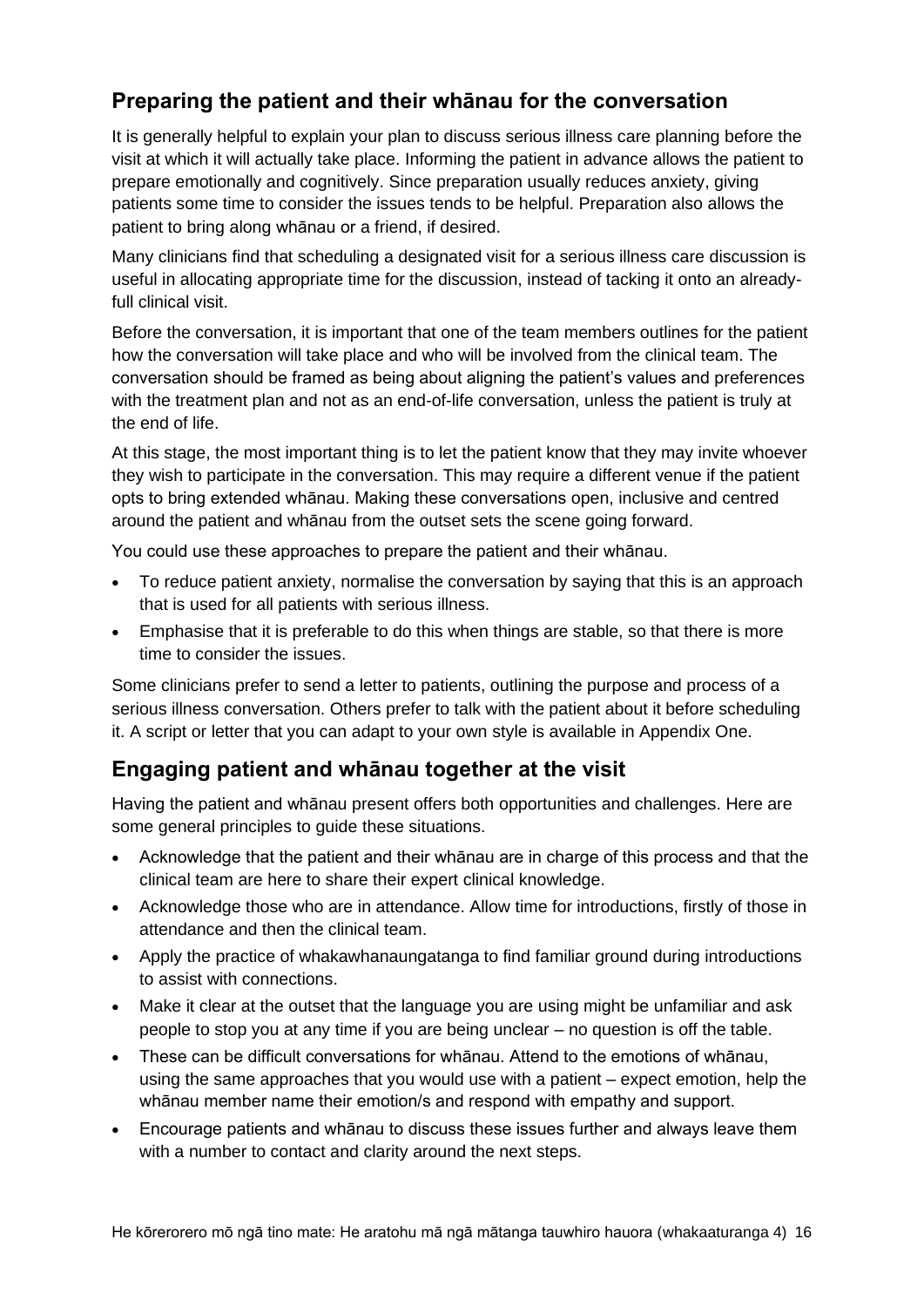# <span id="page-16-0"></span>**Cultural considerations**

Find out if there are cultural considerations for which arrangements can be made before the serious illness conversation appointment. Ask whether the person would like to bring someone to provide tautoko (cultural support). Also, remain mindful that some people are reluctant to talk about their care or share intimate details of their lives with professionals of the opposite sex. If possible, the health care professional facilitating the serious illness conversation should be someone with whom the person can communicate comfortably.

Some people value individual decision-making, while for others, whānau make decisions as a group. Legally and ethically in Aotearoa New Zealand, it is the individual's decision that is recognised. If it is important to the person, the function of the wider whānau in that decisionmaking process should be supported and respected.

# <span id="page-16-1"></span>**Developing therapeutic relationships with whānau Māori**

Successful therapeutic relationships with Māori begin with an understanding of the person's position within their whānau and community and of their whānau connection to both place (where people come from and where they currently live) and people (with whom they are connected and their significant generational links).

Even when whānau appear not to be engaged with things Māori, many can and do respond to Māori processes and/or ways of being. It is important for health care professionals not only to think about Māori who present in terms of their cultural context but also as part of a collective. Like other indigenous populations worldwide, Māori have and currently experience historical, cultural and socioeconomic deprivation that impacts on their collective and individual wellbeing.

For Māori, identity is a central element to wellbeing and, as a collectivist culture, ideas of self are entwined in tupuna (ancestors), whānau and community, rather than the emphasis being on the individual's needs and aspirations.

Taking the time to greet the person, and all whānau in attendance, is a sign of respect that is imperative when engaging with Māori. In combination with best practice competencies, such as karakia (prayer), pōwhiri (rituals of encounter) and whakawhanaungatanga (process of establishing relationships), a physical and spiritual safe space can be created for therapeutic relationships to develop and mana motuhake (self-determination) to flourish.

The Hui Process, which is discussed in the next section, is a method of integrating cultural competency into clinical practice to enhance clinician-consumer relationship in support of Māori health gains.

# <span id="page-16-2"></span>**Engaging Māori with serious illness conversations**

It is recommended that we use an engagement process that aligns with te ao Māori when engaging Māori in serious illness conversations using the SICG. The Hui Process is such an engagement process.

The Hui Process was developed at the University of Otago and draws on matāuranga Māori (traditional knowledge) and practices and aligns it to a contemporary setting to enhance clinicians' ability to work effectively with Māori.

In a nutshell, the Hui Process is a clinical engagement strategy that is easy to follow and implement, incorporates tikanga Māori and supports Māori health gains. It encapsulates a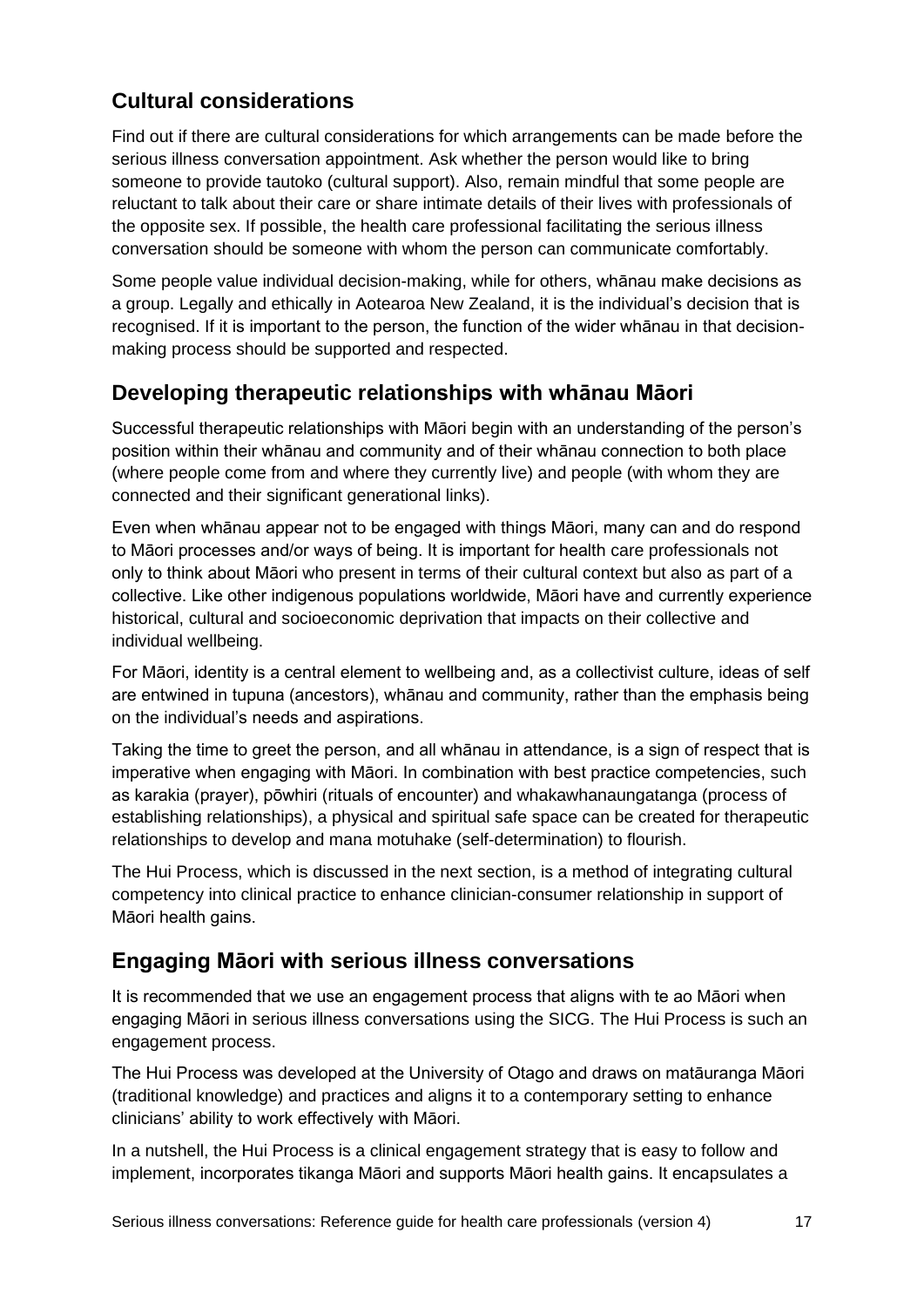good relationship approach and could be used to frame all advance care planning and serious illness conversations, not only those with Māori.

#### **1. Mihi – the initial greeting and engagement**

The main focus here is to introduce yourself and describe your role and the purpose for the consultation. At this point, the clinician should confirm that the consumer identifies as Māori.

#### **2. Whakawhanaungatanga – making connection**

Based on traditional Māori protocol, whakawhanaungatanga involves connecting with the individual and their whānau on a personal level often through connections with whenua, whānau involvements or the use of te reo Māori. This often requires some sharing of yourself. It is important to include all whānau who are with the individual in this aspect of the engagement strategy.

#### **3. Kaupapa – attending to the main purpose of the encounter**

Here, the focus moves to the clinical task at hand, that is, having the serious illness conversation.

#### **4. Poroporoaki – concluding the encounter**

It is important to clearly identify the finishing point of the consultation and ensure there is clarity around the next steps for the person, their whānau and yourself. There are three parts to the poroporoaki of the Hui Process.

- a. Ensure you have understood what the person and their whānau have said.
- b. Ensure the person and their whānau understand what you have said.
- c. Ensure the person and their whānau are clear about the next steps.

This engagement process integrates culturally specific principles of greeting and relationship building to develop effective therapeutic relationships and provide a physical and spiritual safe space for Māori to engage with health care services.

### <span id="page-17-0"></span>**Preparing the environment**

Whatever the setting or circumstance, you should make the effort to have a serious illness conversation using the SICG in an appropriate environment. Always consider the following.

- Ensure the person's privacy.
- If the person wants their whānau to be present, ensure you have a space that can accommodate that.
- If possible, provide an environment that is familiar to the person.
- Ensure accessibility, for example, ensure wheelchair access if necessary.
- Set aside adequate time for the discussion so people do not feel rushed.
- Prevent interruptions.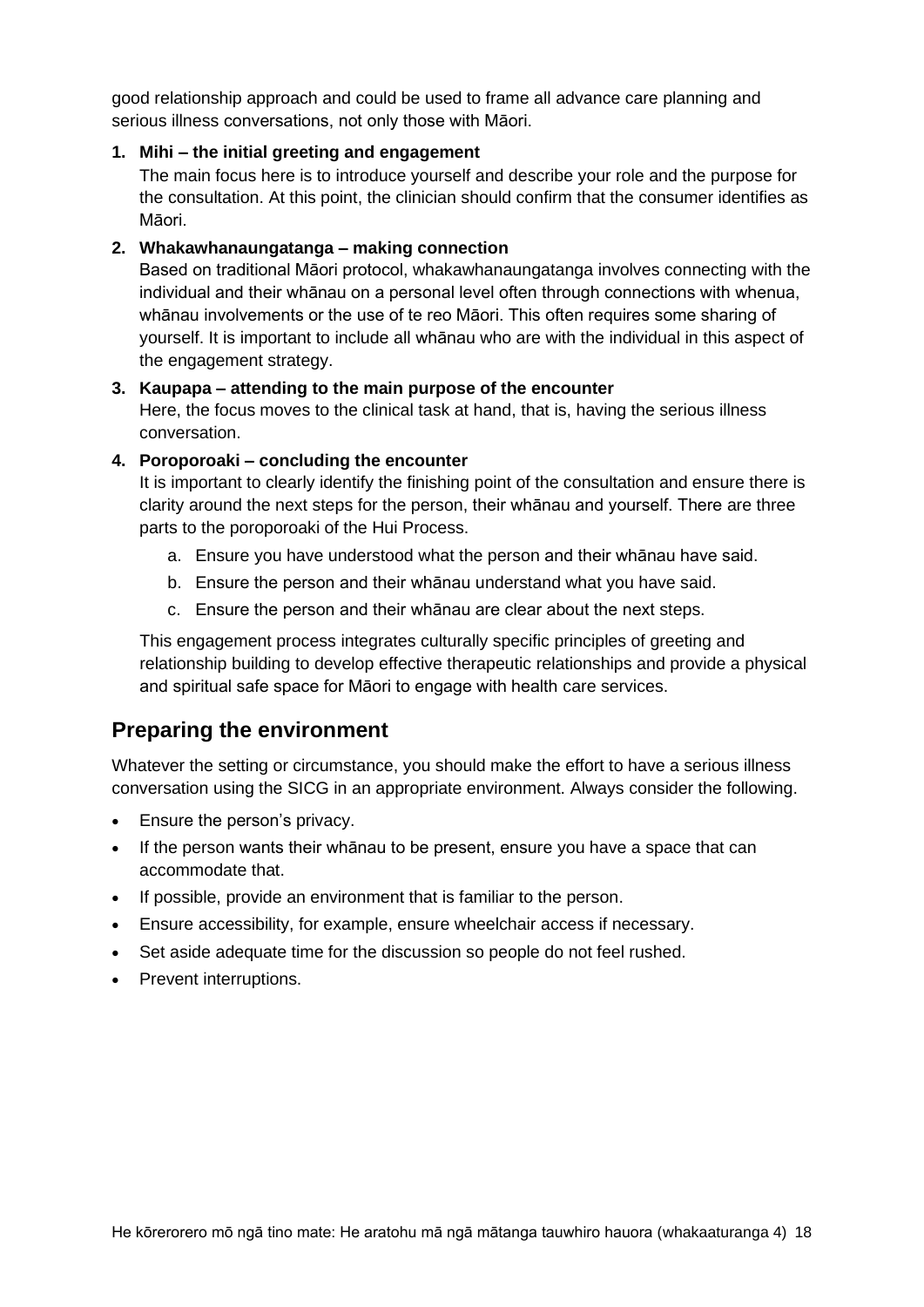# <span id="page-18-0"></span>**Familiarising yourself with the Serious Illness Conversation Guide Aotearoa**

| <b>Stage</b>   | <b>Patient-tested language</b>                                                                                                                                                                                                                                                                                                                                                                                                                                                                           |
|----------------|----------------------------------------------------------------------------------------------------------------------------------------------------------------------------------------------------------------------------------------------------------------------------------------------------------------------------------------------------------------------------------------------------------------------------------------------------------------------------------------------------------|
| <b>SET-UP</b>  | 'We want to make sure you have the best care possible. To do this it<br>would be good to talk about what is happening with your health, what<br>might be ahead and what things are important to you? Is that OK?'<br>'This is an important conversation. Would you like someone to be here<br>with you?'                                                                                                                                                                                                 |
| <b>ASSESS</b>  | 'To make sure we are on the same page, can you tell me your<br>understanding of what's happening with your health at the moment?'<br>'In terms of your health, how much information about what might<br>happen in the future would you like from me?'                                                                                                                                                                                                                                                    |
| <b>SHARE</b>   | 'This is my understanding of where things are at'<br>Uncertain: 'It can be difficult to predict what will happen with your<br>health. I hope that you will continue to live well for a long time, but it is<br>possible you could become unwell quickly. It is important we prepare<br>for that possibility.'<br><b>OR</b><br>Time: 'I wish this were not the case, but I am concerned that time might<br>be as short as (express as a range, eg, days to weeks, weeks to<br>months, months to a year).' |
|                | <b>OR</b><br>Function: 'I hope that this is not the case, but I am concerned that this<br>may be as well as you will feel and things are likely to get worse.'<br>Allow silence, explore emotion                                                                                                                                                                                                                                                                                                         |
| <b>EXPLORE</b> | 'What are your priorities if your health does get worse?'<br>'What worries you when you think about your health changing?'<br>'What helps you through the tough times?'<br>'What abilities are so important for you, that you can't imagine living<br>without them?'<br>'If your health does get worse, how much are you willing to go through<br>for the possibility of more time?'<br>'How much does your family/whanau know about what is most<br>important to you?'                                  |
| <b>CLOSE</b>   | 'I have heard you say is really important to you. Keeping that in mind,<br>I suggest that we This will help us make sure your care focuses on<br>what is important to you.'<br>'How does this plan seem to you?'<br>'I will do all I can to help you get the best care possible.'<br>'Is there anything you would like to go over again/ask/talk about?'                                                                                                                                                 |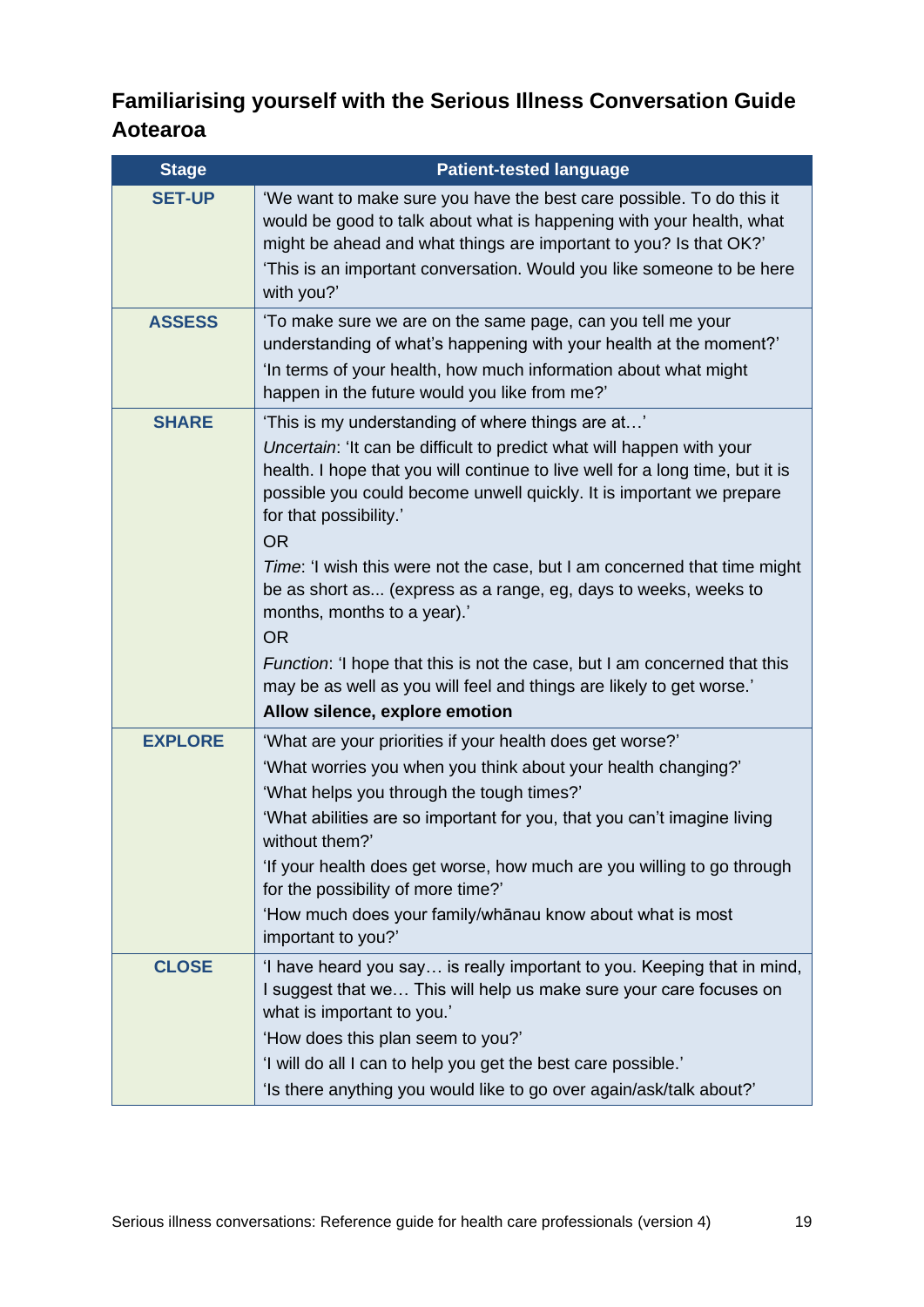### **Left: Conversation flow**

This part of the guide will help serious illness conversations flow and ensure you complete the key steps of a successful conversation in an intentional sequence.

#### **Right: Patient-tested language**

These words have been tested with patients; they are aligned with the conversation flow for easy reference. Use these words to help ensure you have a meaningful and successful conversation.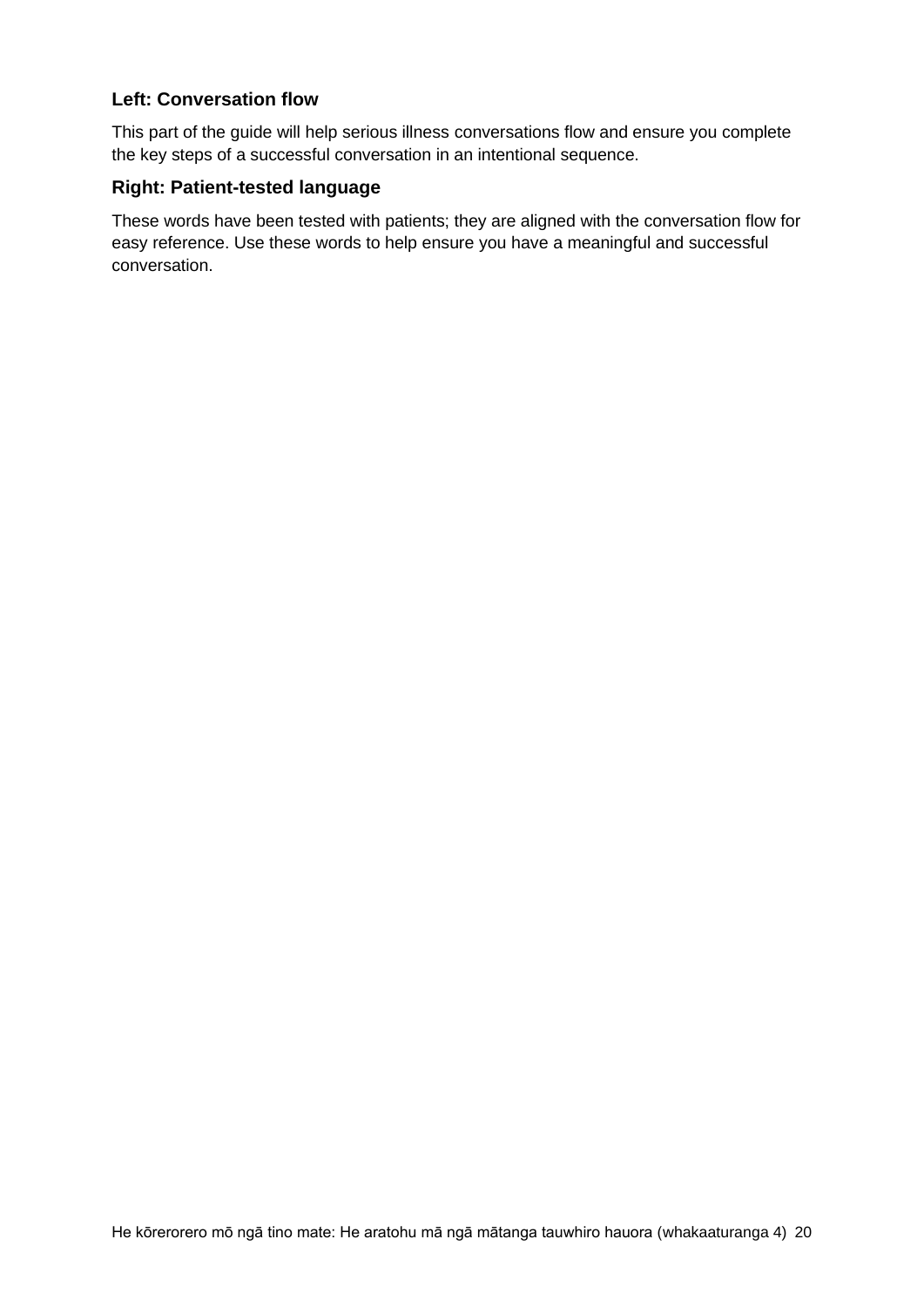# <span id="page-20-0"></span>**Chapter 5: Having a serious illness conversation | Upoko 5: Kia kōrerorero mō ngā tino mate**

## <span id="page-20-1"></span>**Initiating the conversation**

Approaching people and their whānau with respect, integrity and dignity is at the heart of all therapeutic relationships. This chapter discusses how to do that when preparing for and having SICG conversations with people and their whānau.

The ideal time to introduce a discussion of values and goals is when the person is relatively stable and not in a medical or emotional crisis.

## <span id="page-20-2"></span>**How to initiate the conversation**

Welcome the patient and their whānau.

Incorporate mihimihi and whakawhanaungatanga if using the Hui Process.

| Tūtawa mai i runga.       | I summon from above.                       |
|---------------------------|--------------------------------------------|
| Tūtawa mai i raro.        | I summon from below.                       |
| Tūtawa mai i roto.        | I summon from within.                      |
| Tūtawa mai i waho.        | I summon from the surrounding environment. |
| Kia tau ai                | The universal vitality                     |
| Te mauri tū, te mauri ora | Energy to infuse and enrich                |
| Ki te katoa               | All those present                          |
| Haumi e, hui e, tāiki e!  | Unified, connected and blessed!            |
|                           |                                            |

Offer to start with a karakia, if appropriate. Here is one you could use.

Invite the patient and their whānau to introduce themselves. Look for connections that you can refer to in your introduction.

Introduce yourself and the health professionals in the room, including their names and roles in patient's care and include a personal connection or share a little about yourself. The connection should draw on relevant patient and whānau beliefs, values and experiences.

Once a connection has been made, you can get down to the kaupapa of the conversation – the serious illness discussion.

## <span id="page-20-3"></span>**Setting up a serious illness conversation**

Use the 'Set up the conversation' prompts to help you remember the optimised sequence of ideas for introducing the conversation with a patient. The table below suggests language that flows from one idea to the next.

Before starting the conversation, acknowledge that you will be using the guide: 'I may refer to this conversation guide, just to make sure I don't miss anything important.'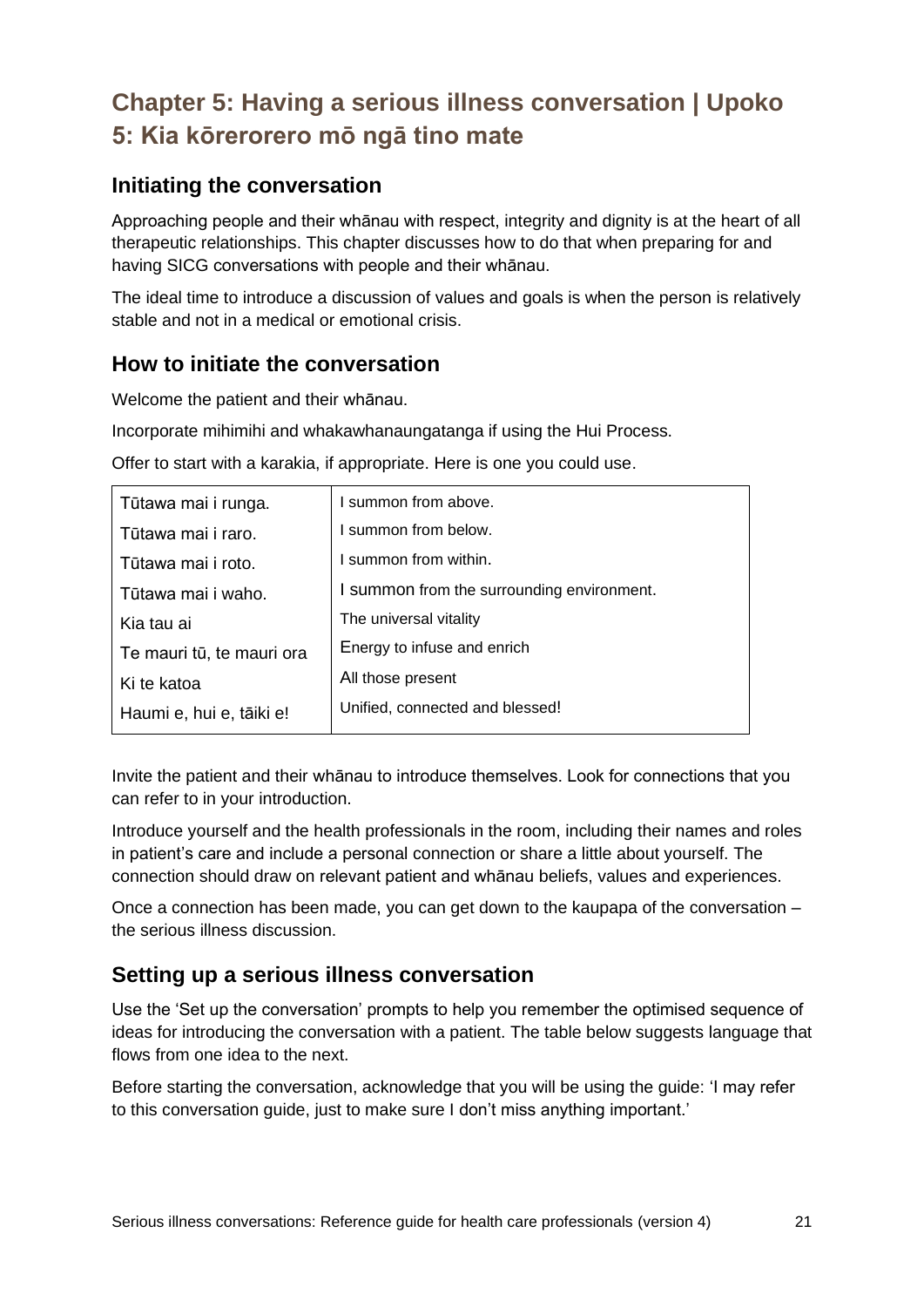| <b>Prompt</b>                      | <b>Purpose</b>                                     | <b>Suggested language</b>                                                                                                                                                                                                                                                                                                                                                                                                                                                                                                     |
|------------------------------------|----------------------------------------------------|-------------------------------------------------------------------------------------------------------------------------------------------------------------------------------------------------------------------------------------------------------------------------------------------------------------------------------------------------------------------------------------------------------------------------------------------------------------------------------------------------------------------------------|
| Introduce the idea and<br>benefits | Orient the patient<br>State benefit and<br>support | 'Is now a good time for us to talk about what is<br>ahead with your health so we can do some<br>planning and thinking about what this might<br>mean for you and your whanau?'<br>'Talking about it now allows all of us time and<br>space to talk and think these issues through,<br>and to include your whanau in our discussion.'<br>'We want to help you stay in control of decisions<br>about your care, and to support your whanau if<br>they are asked to be involved in making difficult<br>decisions on your behalf.' |
| Ask permission                     | Give the patient<br>control                        | 'Is this OK? If not, we don't have to do it today,<br>and I will bring it up again for us to talk about<br>later.'                                                                                                                                                                                                                                                                                                                                                                                                            |

# <span id="page-21-0"></span>**Exploring illness understanding**

Conversations about the future need to start with an understanding of the patient's perspective on their illness. Do they see it as serious? Do they perceive that it is progressing? What expectations do they have about the future? An understanding of the patient's perspective on their illness allows the clinician to assess the extent of alignment of patient expectations and medical realities.

Patients and whānau whose understanding and expectations are well aligned with medical realities are usually more prepared for a serious illness conversation. Patients and whānau whose understanding and expectations are significantly more optimistic than medical realities appear to indicate are likely to be at higher risk of future bad outcomes and also will require particular gentleness, carefully measured discussion to avoid overwhelming the patient with anxiety, extra emotional support and ongoing discussion.<sup>2</sup>

# <span id="page-21-1"></span>**Discussing information preferences**

Clinicians regularly hesitate to provide prognostic information out of concern that it may be harmful to the patient. Patients frequently express frustration that they cannot get the information that they want and need about their prognosis from their clinicians. Asking the patient about what kind of information is desired allows the clinician to provide the type of information that the patient wants and needs and avoid giving information that is not wanted or will be harmful. Knowing that you are providing information that is wanted by the patient

<sup>2</sup> Bernacki R, Paladino J, Neville BA, et al. 2019. Effect of the Serious Illness Care Program in outpatient oncology: A cluster randomized clinical trial. *JAMA Intern Med.* Published online March 14, 179(6):751–759. doi:10.1001/jamainternmed.2019.0077

Evans LR, Boyd EA, Malvar G, et al. 2008. Surrogate decision-makers' perspectives on discussing prognosis in the face of uncertainty. *American Journal of Respiratory and Critical Care Medicine*, 179: 1. URL: [www.atsjournals.org/doi/full/10.1164/rccm.200806-969OC](http://www.atsjournals.org/doi/full/10.1164/rccm.200806-969OC) (accessed 23 February 2022).

Boyd EA, Lo B, Evans LR, et al. 2010. "It's not just what the doctor tells me:" Factors that influence surrogate decision-makers' perceptions of prognosis. *Crit. Care Med.* 38(5): 1270–75. URL: [www.ncbi.nlm.nih.gov/pmc/articles/PMC3530838/](http://www.ncbi.nlm.nih.gov/pmc/articles/PMC3530838/) (accessed 23 February 2022).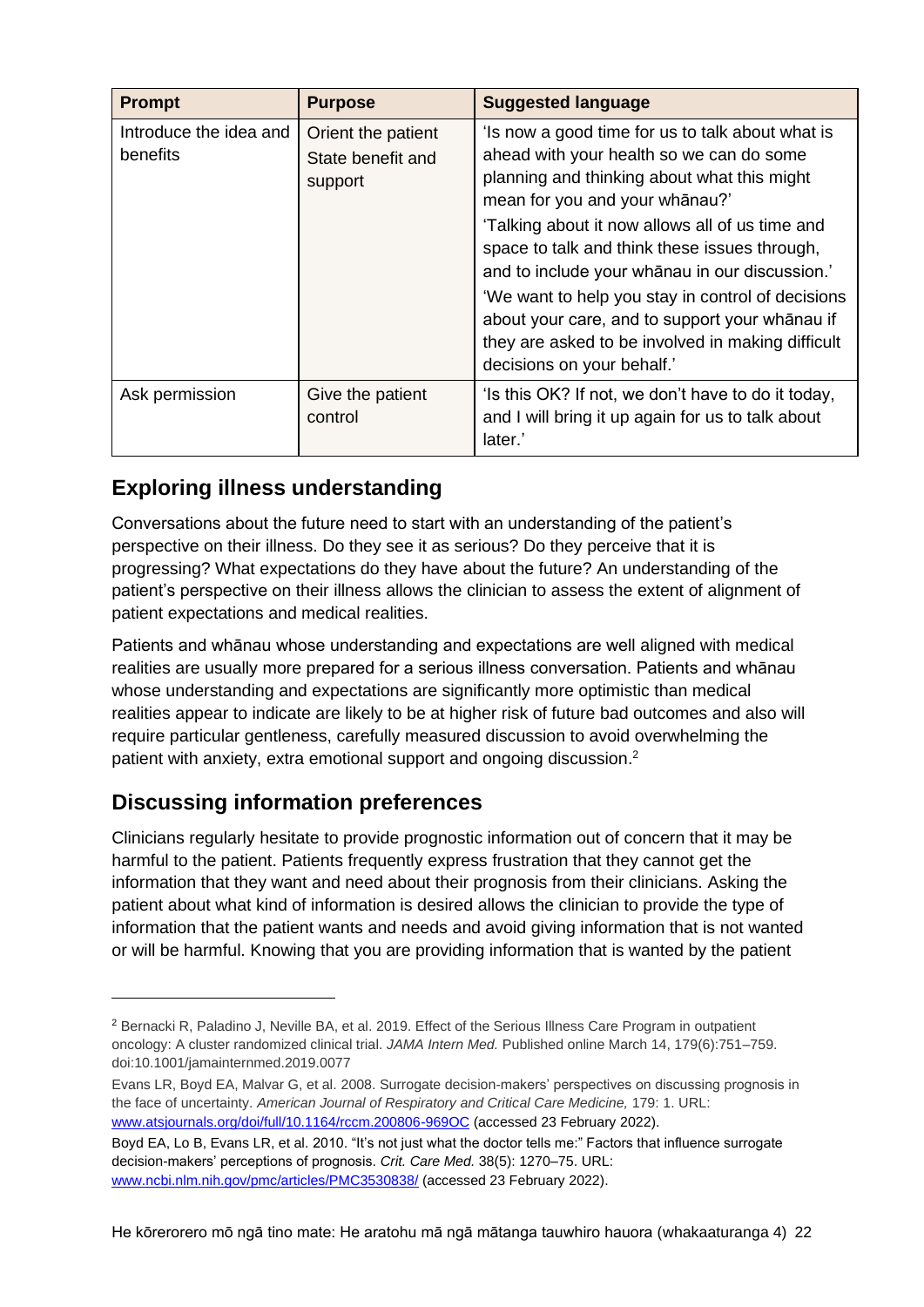will help you feel more confident in opening this part of the conversation.

It is important to recognise, though, that patients may not have thought about what information they want, or about what it would mean if they heard news they were not expecting and not wanting. It is often useful, when a patient says they wants 'all the information', to clarify what that means.

'You said you want to know everything about what is ahead with your illness. Does that include my best judgment about time, or are you more interested in knowing what life will be like for you going forward?'

# <span id="page-22-0"></span>**Discussing prognosis**

Understanding and accepting that a serious illness is likely to end one's life is a process and, ideally, should not have to happen all at once in a crisis. Starting to discuss prognosis early in the trajectory of a progressing illness allows the clinician to present the kind and extent of conversation gently to avoid overwhelming the patient and allows the patient to process, both internally and with whānau, the realities of their illness.

Discussing the prognosis with the patient is valuable for several reasons.

- It allows the patient and their whanau to prepare for the future.
- It can empower them to focus on their most important goals now, rather than at some future time that may or may not occur.
- It allows the patient to make more informed decisions about medical treatments.
- Patients are generally overly optimistic about their prognosis (even when they receive accurate information). This may result in more deferral of personal goals and worse preparation for the end of life.

Because this part of the conversation is difficult for us, we tend to talk too much and beat around the bush.

- Be clear and direct by using the prompts.
- Support hope.
- Be quiet after giving the prognosis.
- Explore how the patient is feeling about what they have heard.

| <b>Time-based prognosis</b>                                                                                                                                                                                                                                                                                                          |                                                                                                                                                                                                                                                      |
|--------------------------------------------------------------------------------------------------------------------------------------------------------------------------------------------------------------------------------------------------------------------------------------------------------------------------------------|------------------------------------------------------------------------------------------------------------------------------------------------------------------------------------------------------------------------------------------------------|
| <b>Key ideas</b><br>Many patients want our best estimate<br>of how much time they may have<br>given their stage of illness. Cancer<br>may have a more predictable<br>prognosis; less so heart, lung and<br>kidney disease. Patients do not<br>expect precision, but they expect to<br>be given time to prepare for what may<br>come. | Using the time-based prognosis<br>Provide prognostic information as a range,<br>without providing too much specificity:<br>Days to weeks, weeks to months, months to years<br>Acknowledge prognostic uncertainty<br>'It could be shorter or longer.' |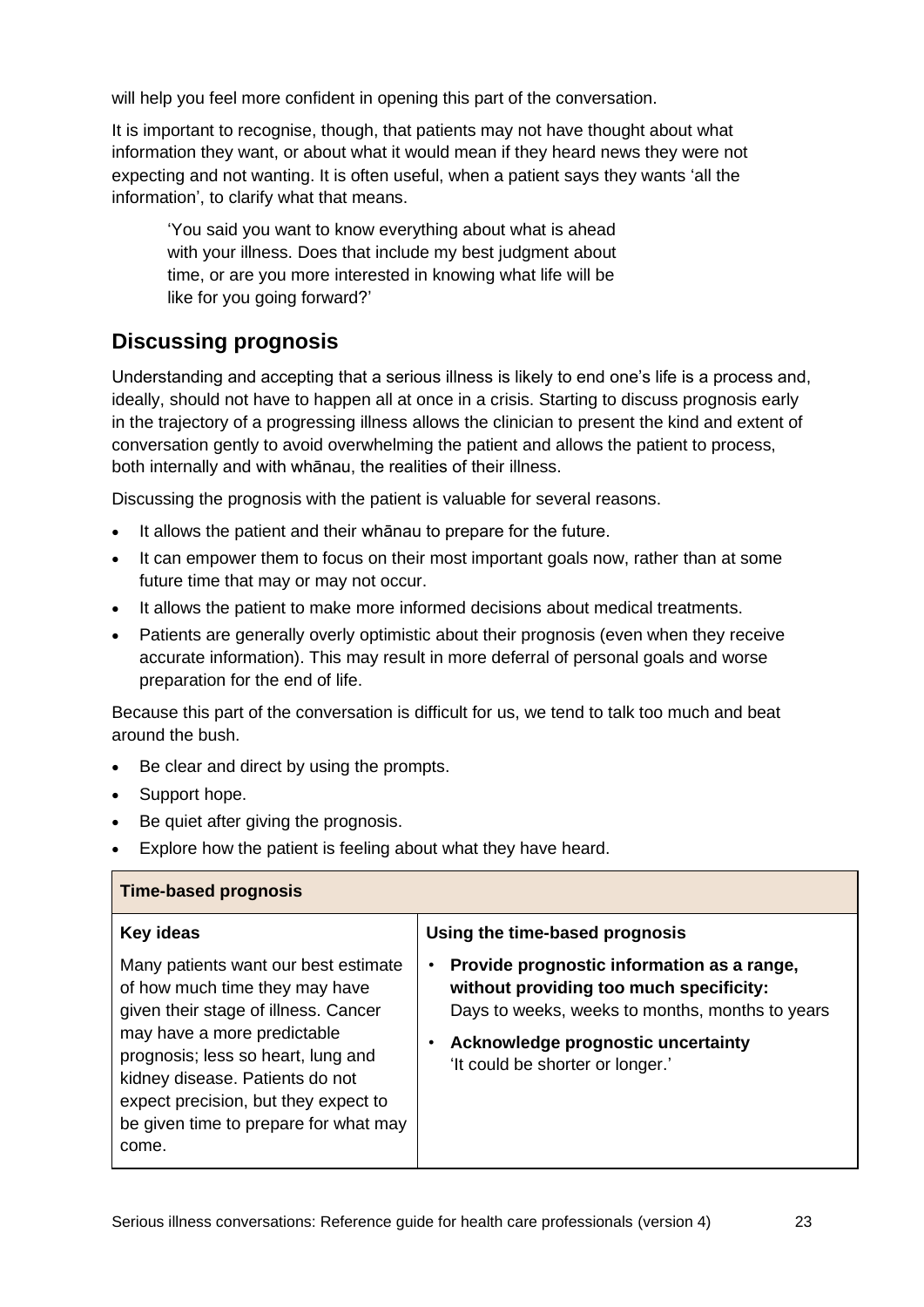| <b>Functional prognosis</b>                                                                                                                                                                                                                                                                                                                                                                                                                                                                                              |                                                                                                                                                                                                                                                                                 |
|--------------------------------------------------------------------------------------------------------------------------------------------------------------------------------------------------------------------------------------------------------------------------------------------------------------------------------------------------------------------------------------------------------------------------------------------------------------------------------------------------------------------------|---------------------------------------------------------------------------------------------------------------------------------------------------------------------------------------------------------------------------------------------------------------------------------|
| Key ideas<br>For many conditions, it is impossible<br>to predict how much time a patient is<br>likely to have, but it is possible to<br>predict their level of function, which<br>may provide them with useful<br>information for planning and goal<br>setting. Providing functional<br>prognosis – outlining what is and is<br>not likely to improve in the future -<br>helps a patient understand what their<br>life will be like in the future and<br>allows them to make trade-offs that<br>align with their values. | Following the use of the functional prognosis<br>prompt and pausing to allow the patient to process<br>what you have just said, you could try the following<br>strategies.                                                                                                      |
|                                                                                                                                                                                                                                                                                                                                                                                                                                                                                                                          | Provide information on what is likely and not<br>$\bullet$<br>likely to improve<br>I think that your leg swelling may get better, but I<br>think you will still need oxygen, and I'm worried that<br>this may be as well as you feel.'                                          |
|                                                                                                                                                                                                                                                                                                                                                                                                                                                                                                                          | <b>Support hope</b><br>1 think we can get you well enough to go home and<br>spend time with your whanau.'                                                                                                                                                                       |
|                                                                                                                                                                                                                                                                                                                                                                                                                                                                                                                          | Affirm commitment to optimising function<br>$\bullet$<br>'We are going to continue physical therapy to give<br>your body the best chance possible to regain some<br>strength. And we're going to keep looking for other<br>options that can help you feel as well as possible.' |

### **Unpredictable prognosis**

#### **Key ideas**

Conditions such as advanced heart and lung disease, which can remain stable, slowly deteriorate over time or bring sudden and life-threatening crises, should be communicated to patients. This allows them and their whānau to consider their values and preferences within this context and to prepare.

**Following the use of the unpredictable prognosis prompt and after allowing silence so the patient can process what you have just said, you could try the following strategies.**

- **Provide clear information about potential trajectories: heart disease is unpredictable** 'With heart disease, people can live well for years, but sometimes things can happen quickly. I think we need to be prepared for a crisis, or sudden event, in which we may be confronted with some difficult decisions.'
- **Use hypotheticals**

'If your heart failure were to suddenly worsen, you might feel very short of breath, and you might need to be hospitalised.'

• **Hope for the best; plan for the worst** 'Even though this is difficult to think about, I am hopeful that you will have a lot of good times ahead and that doing some planning together can help you have a safety net, in case things don't go as we hope.'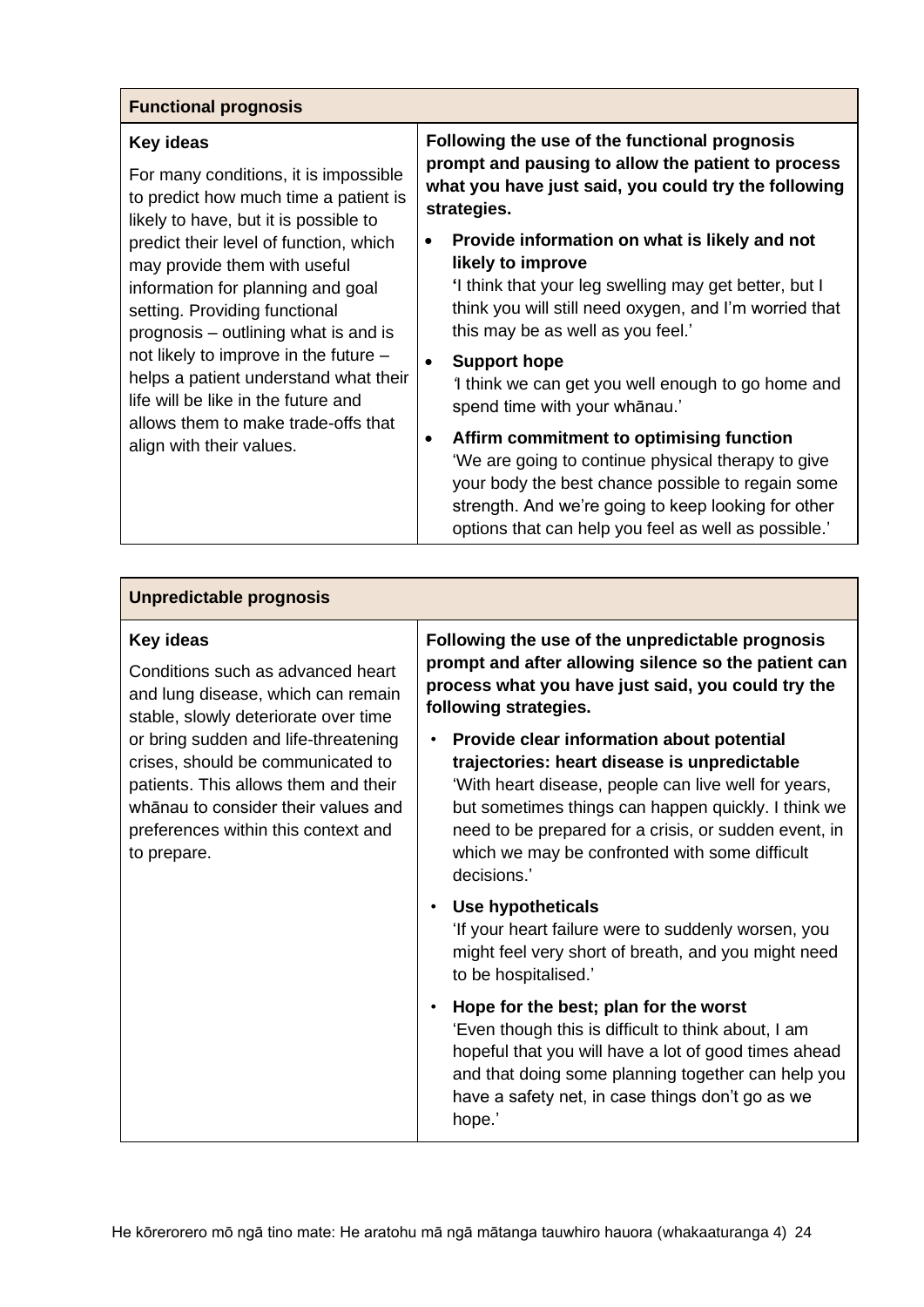| I wish I worry I wonder                                                                                                                                     |                                                                                                                      |
|-------------------------------------------------------------------------------------------------------------------------------------------------------------|----------------------------------------------------------------------------------------------------------------------|
| <b>Key ideas</b>                                                                                                                                            | Try the following strategy.                                                                                          |
| 'I wish' allows for aligning with the<br>patient's hopes.                                                                                                   | Align with the patient's hopes, acknowledge<br>$\bullet$<br>their concerns and then propose a way to move            |
| 'I'm worried/concerned' allows you to<br>share your worries.                                                                                                | forward<br>'I wish we could slow down or stop the growth of<br>your cancer, and we will continue to look for options |
| 'I wonder' is a subtle way to make a<br>recommendation.                                                                                                     | that could work for you. But I am concerned that you<br>and your whanau won't be prepared if things don't            |
| Note: Consumer testing in Aotearoa<br>New Zealand found many people<br>have a more positive response to the<br>word 'concerned' than the word<br>'worried'. | go as we hope. I wonder if we can discuss a plan B<br>today.'                                                        |

## <span id="page-24-0"></span>**Addressing emotions**

A key task in serious illness conversations is managing anxiety.

### **General principles for managing anxiety**

Conversations about serious illness can bring up strong emotions for patients, whānau and clinicians. In talking about serious illness, anxiety is usually the most intense emotion both clinicians and patient/whānau may experience.

- Anxiety is manifested in the clinical encounter through words, facial expressions, body language, the use of psychological defences and affective expressions (tears, flushing, etc.).
- Anxiety can also be reflected in the clinician. High patient anxiety can make the clinician more anxious and is a clue to the patient's state of mind.
- High clinician anxiety can raise anxiety in the patient and their whānau. Pausing before starting this conversation to settle yourself, practicing the SICG and developing your skills will lower your anxiety and lead to less stressful and more effective conversations.
- Strong emotions tend to impair cognitive processing.
	- o Recognising and acknowledging the emotions of the patient (and their whānau) and allowing the patient and their whānau time to process those emotions, allows the patient/whānau to move forward into cognitively processing the information and making a plan.
	- $\circ$  If the patient is in a crisis (medical or other life crisis), their capacity for dealing with anxiety might be diminished. If possible, delay a serious illness conversation until the crisis has passed. If that is not possible, recognise that you will have to proceed especially gently.
- Difficult conversations should be carefully measured to keep the anxiety of the patient and whānau within a manageable range.
- For a number of people, feeling connected is one of the strongest antidotes to anxiety. Expressions of empathy (eg, 'I can see how hard this is for you to talk about', 'I wish we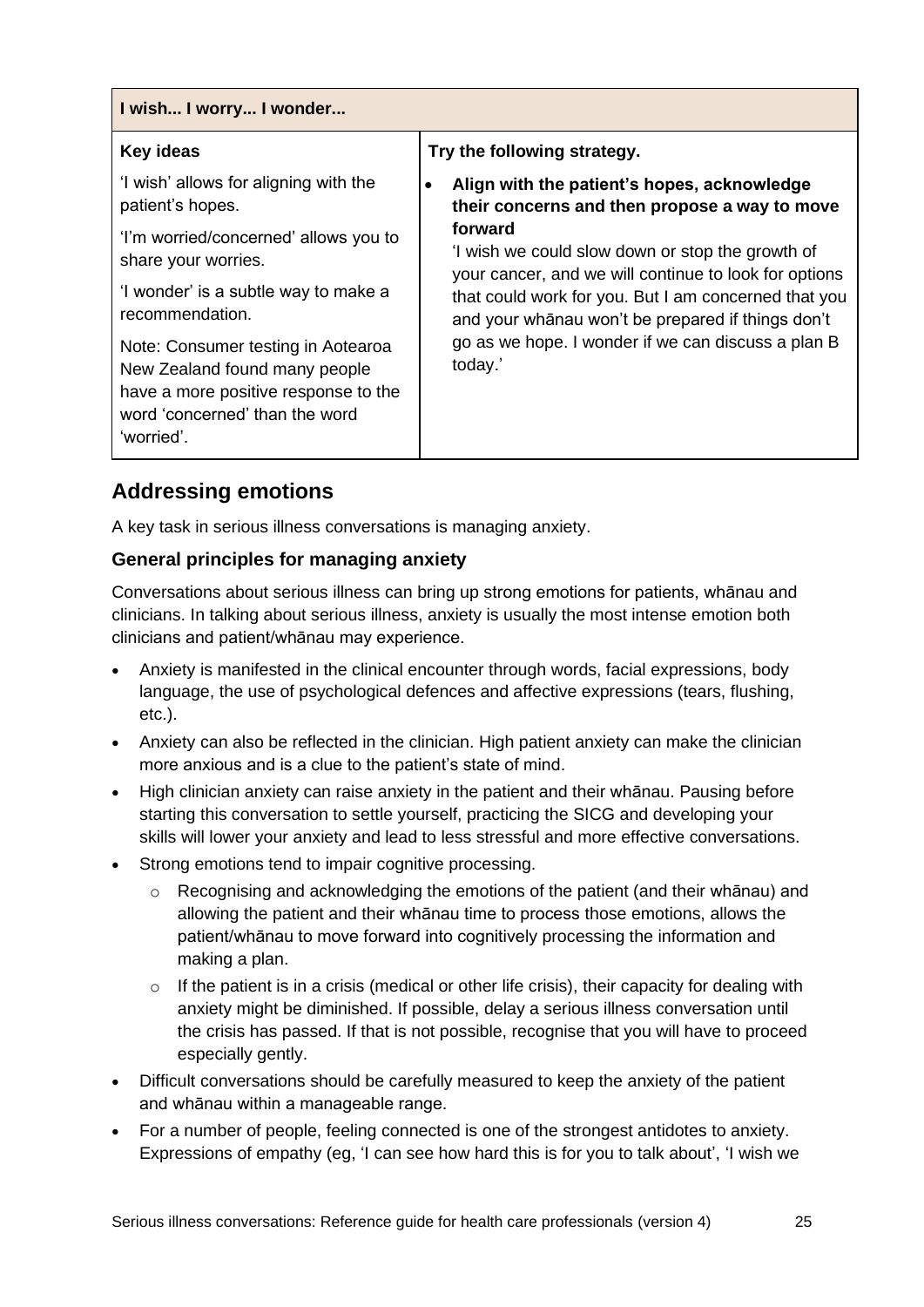were not in this situation') and affirmation of connection ('We will work through these decisions together') usually reduce anxiety.

- Offering the patient and their whānau some element of control allows the patient to control anxiety-producing discussion (eg, 'How much information do you want me to share with you about what is likely to be ahead?' or 'Would you like to go ahead and talk about a plan today, or is this enough for now?').
- Having a whānau member present can lower or raise anxiety. Ask the patient whether it would be helpful or not.
- Talking 'around' the issue rather than talking directly raises anxiety. Be succinct, direct, honest and gentle.
- Use your team. Engage team members who have a close relationship with the patient to help support the patient during and after the conversation.

| Talking about whānau involvement                                                                                                                           |                                                                                                                                                                                                                                              |  |
|------------------------------------------------------------------------------------------------------------------------------------------------------------|----------------------------------------------------------------------------------------------------------------------------------------------------------------------------------------------------------------------------------------------|--|
| Key ideas                                                                                                                                                  | Try the following strategies.                                                                                                                                                                                                                |  |
| Preferences about whanau<br>involvement in decision-making vary a<br>lot.                                                                                  | Explore options for whanau involvement<br>'How involved do you want your loved ones to be?'                                                                                                                                                  |  |
| Whānau involvement in decision-<br>making helps them prepare for the<br>patient's death. Preparation is<br>associated with better bereavement<br>outcomes. | 'If your whanau has strong wishes about your care<br>that are different from yours, how would you like us<br>to decide on your care?'                                                                                                        |  |
|                                                                                                                                                            | Encourage the patient to involve and prepare<br>their whānau<br>I know these are really difficult issues to talk about,<br>because you care so deeply about your whanau.<br>But involving them in decisions helps them prepare<br>and cope.' |  |
|                                                                                                                                                            |                                                                                                                                                                                                                                              |  |

## <span id="page-25-0"></span>**Time to make a plan – poroporoaki**

There are three tasks in bringing the conversation to a conclusion.

- 1. Ensure that you have understood what the patient has told you.
- 2. Ensure the patient and their whānau have understood what you have said.
- 3. Agree on the next steps.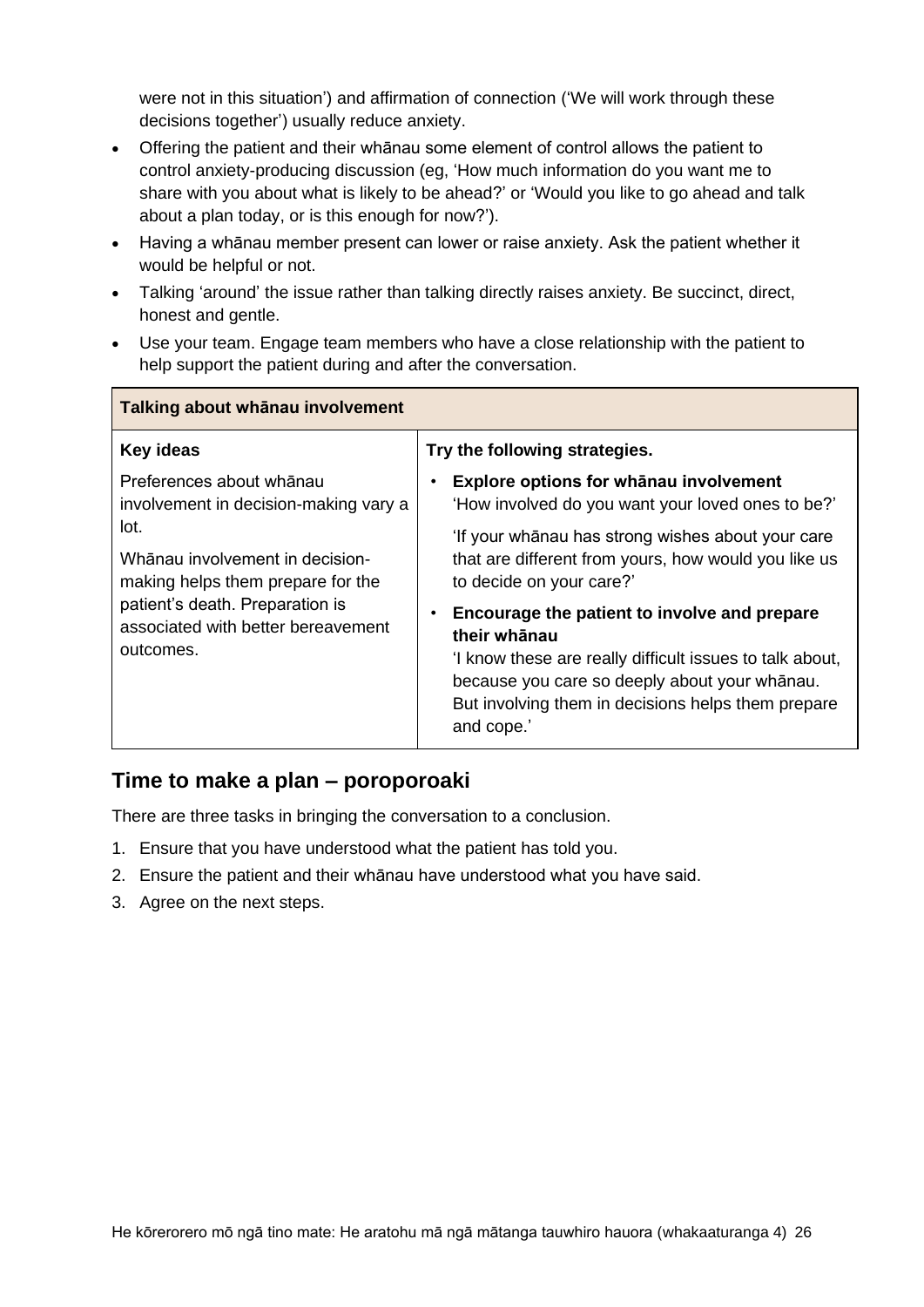It is useful to consider what kinds of plans you might recommend following a summary of what you have heard is important to the patient.

| 1. Summarise what you have heard                                                                                                                                                                                |                                                                                                                                                                                                                                                                                                                                                                              |
|-----------------------------------------------------------------------------------------------------------------------------------------------------------------------------------------------------------------|------------------------------------------------------------------------------------------------------------------------------------------------------------------------------------------------------------------------------------------------------------------------------------------------------------------------------------------------------------------------------|
| Key ideas                                                                                                                                                                                                       | Try the following strategies.                                                                                                                                                                                                                                                                                                                                                |
| Thank the patient for sharing their<br>thoughts with you.<br>We want to summarise what we have<br>heard so that the patient can feel<br>heard and to check that we have                                         | 'Thank you for sharing with me. I'd like to reflect<br>together on what you've shared, to make sure I have<br>understood what is important to you and make a plan<br>for how we might move forward. Is that OK?'<br>'I've heard you say that __________<br>[goal] is                                                                                                         |
| understood what is important to them.<br>Seek permission to provide a plan or                                                                                                                                   | important to you. You've also shared<br>[fears and worries, sources of                                                                                                                                                                                                                                                                                                       |
| recommendation based on what you<br>know about the illness and what is                                                                                                                                          | strength, critical abilities and trade-offs, whānau<br>considerations].'                                                                                                                                                                                                                                                                                                     |
| important to the patient.                                                                                                                                                                                       | 'Keeping all of this in mind, and what we know about<br>your illness, I would like to share a (few)<br>recommendation(s) with you. Would that be OK?'                                                                                                                                                                                                                        |
| 2. State key considerations and recommendations (the proposed plan)                                                                                                                                             |                                                                                                                                                                                                                                                                                                                                                                              |
| Key ideas                                                                                                                                                                                                       | Try the following strategies.                                                                                                                                                                                                                                                                                                                                                |
| Make recommendations only after<br>you've had a chance to explore the<br>patient's values, goals and priorities.                                                                                                | Given what you have told me about what is important<br>to you, I suggest we<br>For example:                                                                                                                                                                                                                                                                                  |
| Your recommendation may be:                                                                                                                                                                                     | wellbeing based<br>$\bullet$                                                                                                                                                                                                                                                                                                                                                 |
| wellbeing based<br>working towards a goal or<br>$\circ$<br>planning for a life event<br>pursuit of a hobby or passion<br>$\circ$                                                                                | arrange for a social worker, palliative care team,<br>community nursing team, chaplain, etc. to meet with<br>you to work out a plan to support you with<br>make a plan to support your goal of                                                                                                                                                                               |
| referring the patient to another<br>$\circ$<br>service who could support<br>wellbeing.                                                                                                                          | [life event] or your pursuit of<br>[hobby/passion].                                                                                                                                                                                                                                                                                                                          |
| support-system based                                                                                                                                                                                            | support -system based                                                                                                                                                                                                                                                                                                                                                        |
| sharing information<br>$\circ$<br>inviting whānau/support<br>$\circ$<br>people to the next<br>appointment<br>involving other support<br>$\circ$<br>services, for example, social<br>work/Māori health team etc. | <b>include</b> ________________ [your whanau or other<br>significant people] in a further discussion so we can<br>come up with a plan together<br>$\ldots$ share ___________<br>[prognosis, goals, priorities,<br>wishes] with your whanau so they understand the<br>things that are feeling most important to you and/or<br>are aware of things you are worrying about with |
| illness based                                                                                                                                                                                                   | regard to your future.                                                                                                                                                                                                                                                                                                                                                       |
| agreeing on a medical plan<br>$\circ$<br>that supports the patient's<br>goals/reflects what is<br>happening with the illness, for<br>example:                                                                   | illness based<br>$\bullet$<br>revisit your treatment plan and discuss whether<br>or not to:<br>start a new treatment(s)<br>$\circ$<br>stop a current treatment(s)<br>$\circ$                                                                                                                                                                                                 |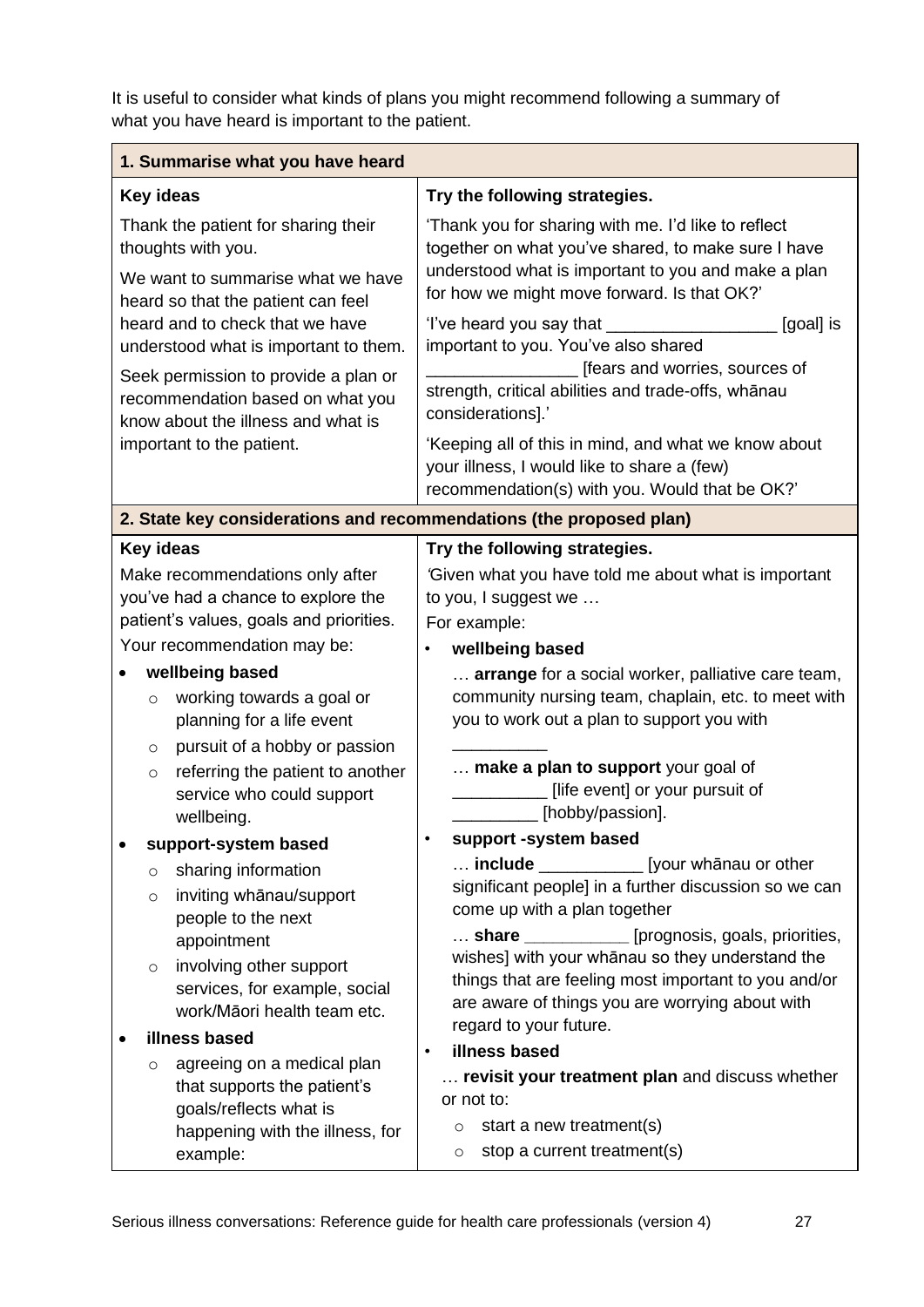| start/stop/continue current<br>treatment                    | continue a current treatment(s)<br>$\circ$<br>consult with a specialist and/or invite a specialist<br>$\circ$ |
|-------------------------------------------------------------|---------------------------------------------------------------------------------------------------------------|
| • consult with a specialist                                 | to our next conversation.                                                                                     |
| • start/complete documentation                              | consider shifting your goals of care to focus                                                                 |
| • consider shifting the goal of<br>care to focus on symptom | more on symptom management and your comfort.<br>Have you heard of hospice/palliative care before?             |
| management/a palliative<br>approach                         | complete an/some important document(s),<br>including an advance care plan, a goals of care                    |
| • revisit the conversation.                                 | document                                                                                                      |
| Note: How you make a                                        | appoint an EPOA                                                                                               |
| recommendation can influence the                            | OR.                                                                                                           |
| patient's choice and reaction.                              | revisit this conversation later<br>today/tomorrow/next week/at our next appointment.'                         |
|                                                             | 'This will help us make sure your care focuses on<br>what is important to you.'                               |

| If timing is right for a conversation about resuscitation [status]                                                                                                                                                   |                                                                                                                                                                                                                                                                                                                                                                                                                                                                              |  |
|----------------------------------------------------------------------------------------------------------------------------------------------------------------------------------------------------------------------|------------------------------------------------------------------------------------------------------------------------------------------------------------------------------------------------------------------------------------------------------------------------------------------------------------------------------------------------------------------------------------------------------------------------------------------------------------------------------|--|
| Key ideas                                                                                                                                                                                                            | Try the following strategies.                                                                                                                                                                                                                                                                                                                                                                                                                                                |  |
| Discussion of resuscitation<br>status should always follow<br>a broader discussion of<br>prognosis and values and<br>goals.<br>Patients are often overly<br>optimistic about the<br>outcomes of CPR.                 | Introduce the concept of a resuscitation decision in the<br>$\bullet$<br>context of their values and prognosis<br>'We've talked about some of the key issues that are important as<br>you get sicker, and I think it would be helpful to get a bit more<br>specific about the types of treatments that do and don't make<br>sense in your situation.'<br>Explore the patient's understanding about CPR<br>$\bullet$<br>'One of the questions we should figure out is whether |  |
| In-hospital CPR survival,<br>overall:<br>immediate survival:<br>30-45%                                                                                                                                               | cardiopulmonary resuscitation makes sense for you. What have<br>you heard about CPR?'<br><b>Describe CPR</b><br>$\bullet$<br>Correct misunderstandings.<br>$\qquad \qquad -$<br>Describe what it is, the risks and benefits and the possible                                                                                                                                                                                                                                 |  |
| survival to discharge:<br>$\bullet$<br>$11 - 17%$ .<br>The above statistics haven't<br>changed in 40 years.<br>In-hospital CPR survival for<br>cancer patients:<br>overall survival to<br>$\bullet$<br>discharge: 6% | outcomes.<br>Share data about possible outcomes (if desired).<br>'CPR is a procedure for patients who have died in which we use<br>machines to try to restart the heart or breathing. In patients with<br>metastatic cancer, its effectiveness is extremely low - between<br>2 and 6 percent – and even those who can be brought back<br>initially have to be kept alive on breathing machines and almost<br>never leave the hospital.'                                      |  |
| localised disease: 10%<br>$\bullet$<br>metastatic: 5%.<br>A clinical decision not to<br>offer an intervention like<br>CPR can make patients feel<br>abandoned. Using strong<br>language assures the                  | $\bullet$<br>Make a recommendation consistent with patient's prognosis<br>and preferences<br>'Based on the spread of your cancer, the fact that we have no<br>more treatments to stop the growth of the cancer, and the fact<br>that CPR doesn't work for patients with metastatic cancer, I<br>recommend that we focus intensively on your comfort, on helping                                                                                                              |  |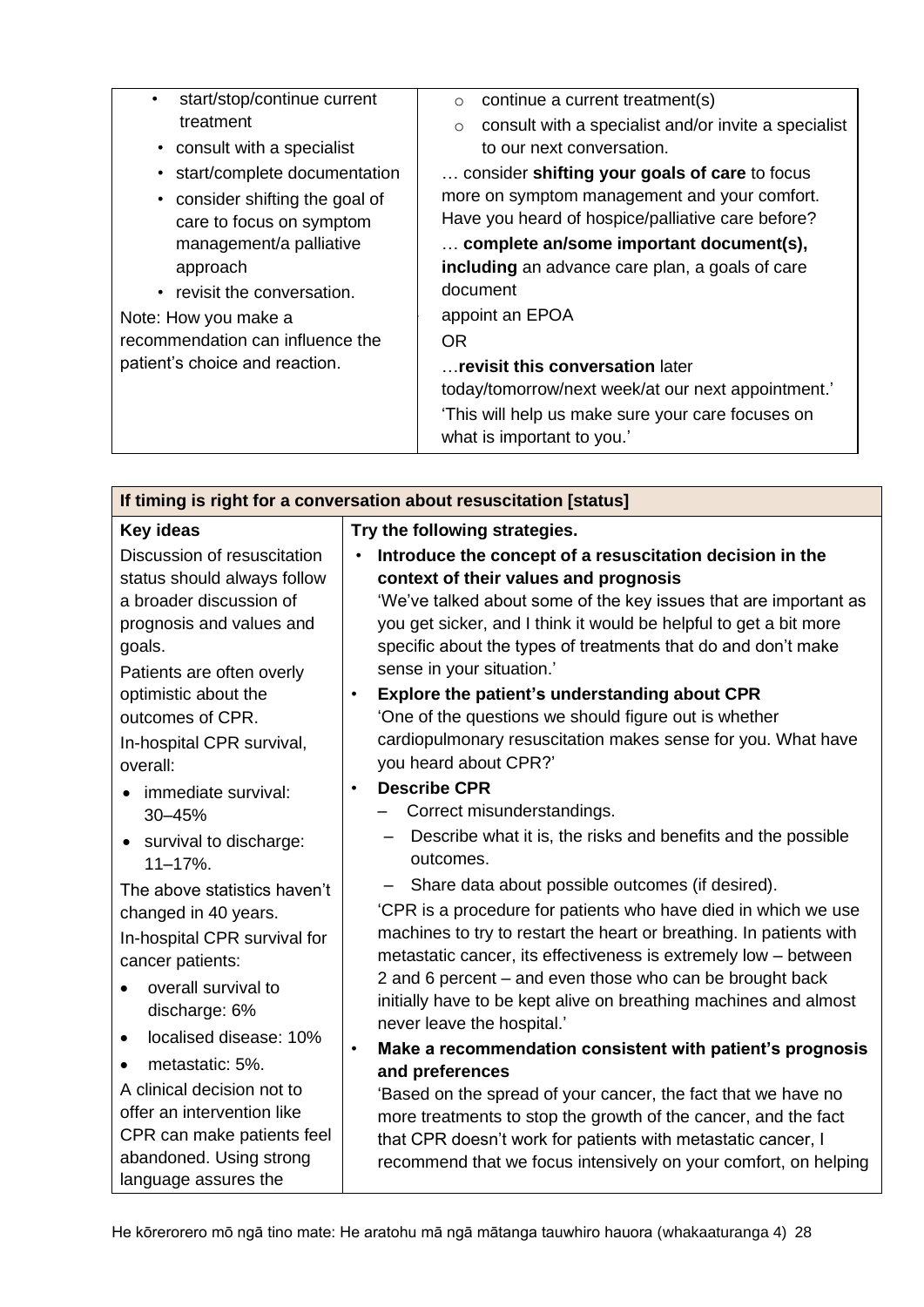| patient of all the things you<br>will do (eg, intensive  | you have as much time as possible with your whanau and on<br>getting you home.'                                                                                                                       |
|----------------------------------------------------------|-------------------------------------------------------------------------------------------------------------------------------------------------------------------------------------------------------|
| symptom control, emotional<br>support for them and their | <b>Check for patient agreement</b><br>'How does this plan sound to you?'                                                                                                                              |
| whānau, etc.).                                           | Emphasise the care that will be provided to the patient<br>'I want to make sure you know that we will monitor you carefully<br>and arrange for the best possible support for you and your<br>whānau.' |
|                                                          | Do not say 'We will just give you comfort care.'<br>Do not offer CPR if it's not clinically indicated                                                                                                 |
|                                                          | Inform the patient that they are not a candidate for CPR because<br>it will not be effective, and ask them to affirm your decision.                                                                   |

### <span id="page-28-0"></span>**Close the conversation**

'How does this plan seem to you?'

'I will do all I can to help you get the best care possible.'

'Is there anything you would like to go over again/ask/talk about?'

It is important to allow the conversation to close in the same way it opened. If it started with a karakia, it should conclude with one. Here is one you might use.

| Kia whakairi te tapu.    | Restrictions are moved aside      |
|--------------------------|-----------------------------------|
| Kia wātea ai te ara.     | So the pathway is clear           |
| Kia turuki whakataha ai. | To return to everyday activities. |
| Kia turuki whakataha ai. | Unified, connected and blessed!   |
| Haumi ē! Hui ē! Tāiki ē! |                                   |
|                          |                                   |

This is a good time to thank the patient and their whānau for sharing with you so that together you could arrive at a plan that focuses on what is important to the patient.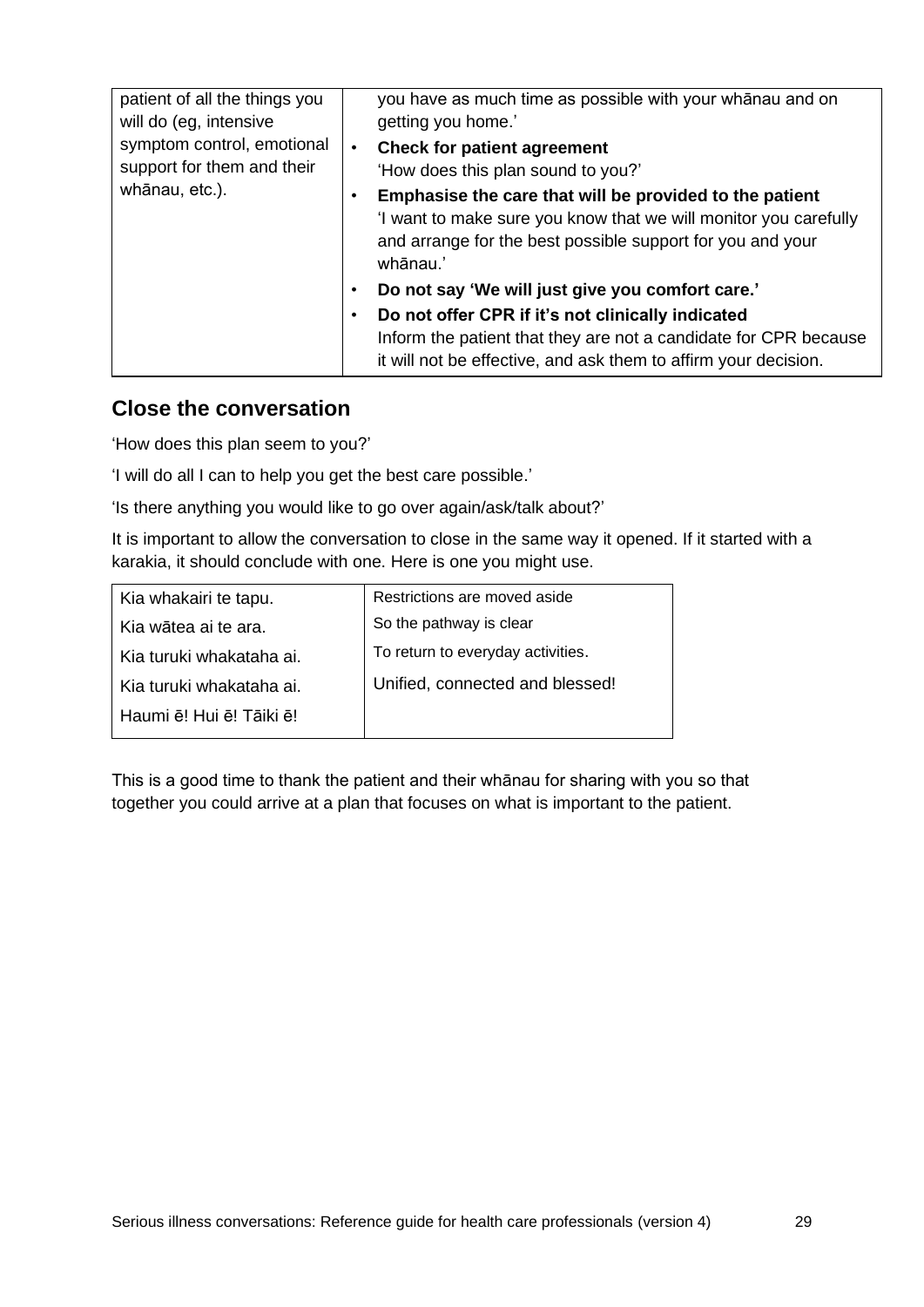# <span id="page-29-0"></span>**Chapter 6: Managing the conversation | Upoko 6: Te whakahaere kōrerorero**

# <span id="page-29-1"></span>**Practical challenges**

- Time pressures can be a barrier to effective end-of-life conversations.
- Plan for enough time to have a meaningful conversation.
- Use these strategies to make the best use of your time with each patient.

| Keeping the patient on track                                                                                                                                                                                                                 |                                                                                                                                                                                                                                                                                                                                                                                                                                                                                                                                                                                                                                                   |  |
|----------------------------------------------------------------------------------------------------------------------------------------------------------------------------------------------------------------------------------------------|---------------------------------------------------------------------------------------------------------------------------------------------------------------------------------------------------------------------------------------------------------------------------------------------------------------------------------------------------------------------------------------------------------------------------------------------------------------------------------------------------------------------------------------------------------------------------------------------------------------------------------------------------|--|
| <b>Key ideas</b><br>Patients wander when they are<br>anxious or have other high-priority<br>issues to discuss.<br>Patients usually recognise that you<br>have an agenda and need to fulfil it<br>within a limited timeframe, if<br>reminded. | Try these strategies.<br>Acknowledge that this is a tough conversation,<br>and gently bring patient back to topic<br>'I know this is hard to talk about, but I'd like to see if<br>we can clarify a couple of things about what your<br>worries are about the future.'<br><b>Remind patient of time constraints</b><br>$\bullet$<br>'I wish we had more time to talk about your new<br>dog, but I would like to get back to thinking about<br>some future planning that I think we need to do.'<br>Interrupt gently<br>$\bullet$<br>'Mrs. Smith, I wonder if we could get back to my<br>question about your priorities if time is getting short.' |  |
| <b>Managing your time</b>                                                                                                                                                                                                                    |                                                                                                                                                                                                                                                                                                                                                                                                                                                                                                                                                                                                                                                   |  |
| Key ideas<br>Some questions can be effectively<br>handled by other members of the<br>team, but prognosis should not be<br>delegated.<br>The conversation can still be effective<br>when spread over several visits.                          | Try these strategies.<br>Delegate some questions to other members of the<br>team, as appropriate.<br>Consider going through two questions per visit.<br>$\bullet$<br>Make sure everyone documents the discussion.                                                                                                                                                                                                                                                                                                                                                                                                                                 |  |
| <b>Documenting the conversation</b>                                                                                                                                                                                                          |                                                                                                                                                                                                                                                                                                                                                                                                                                                                                                                                                                                                                                                   |  |
| <b>Key ideas</b><br>Avoid using the computer while<br>talking to the patient.                                                                                                                                                                | Try these strategies.<br>Make notes on the guide if you need to remember<br>specific things patient says.<br>If you must document while talking, make frequent<br>eye contact with patient.                                                                                                                                                                                                                                                                                                                                                                                                                                                       |  |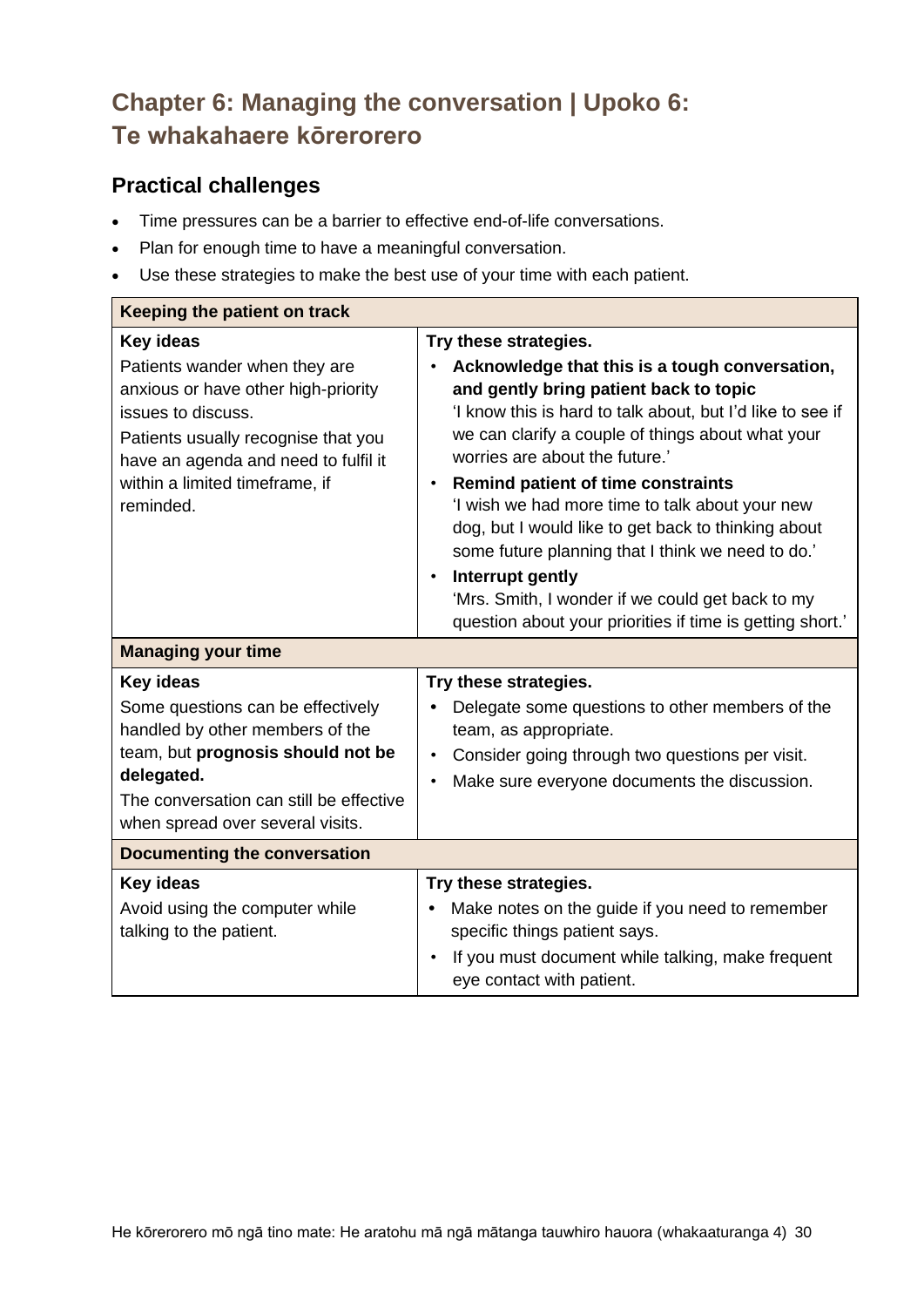# <span id="page-30-0"></span>**Strategies for common scenarios**

- Use this content to support your learning in anticipation of a patient conversation, or as follow-up after a challenging interaction.
- **Key ideas** and **strategies** provide a mix of approaches and suggested language.
- The following offer guidance for scenarios that can be challenging for clinicians.

| The patient says: 'I don't want to talk about it'                                                                                                           |                                                                                                                                                                                                                                                                                    |  |
|-------------------------------------------------------------------------------------------------------------------------------------------------------------|------------------------------------------------------------------------------------------------------------------------------------------------------------------------------------------------------------------------------------------------------------------------------------|--|
| Key ideas<br>Exploring why a patient does not feel<br>able to talk about these issues can<br>provide valuable information that                              | <b>Try these strategies</b><br>Explore the patient's reasons for not wanting to<br>$\bullet$<br>discuss this<br>'Help me understand the reasons you would prefer                                                                                                                   |  |
| helps you provide good clinical care.<br>Many patients are unsure about<br>receiving information. They may want<br>it but be scared of what they will hear. | not to talk about this.'<br>Elicit information about how the patient thinks<br>$\bullet$<br>about planning for the future<br>'I'd like to understand what kind of thinking and                                                                                                     |  |
| Your remaining calm when you<br>approach these issues with a patient<br>will help them feel that talking about it                                           | planning you would find helpful as we think about<br>what is ahead with your health.'<br>• Ask about the positives and negatives of                                                                                                                                                |  |
| is possible.                                                                                                                                                | discussing these issues.                                                                                                                                                                                                                                                           |  |
| There is a 'differential diagnosis' of<br>not wanting to talk about it that<br>includes the following.                                                      | Remind the patient that the aim is to initiate<br>discussion not to make decisions.<br>If the patient is unsure, acknowledge or name the<br>$\bullet$                                                                                                                              |  |
| The patient has intense fears<br>$\bullet$<br>about the future and about dying<br>that are overwhelming $-$ if this is<br>the case, finding a way to        | ambivalence - also how difficult the situation is<br>'I hear you saying that you know it is important to do<br>some planning and also that you worry this process<br>will be too overwhelming.'                                                                                    |  |
| gradually introduce the subject<br>may help the patient be better<br>prepared for reality.                                                                  | If the patient expresses intense anxiety about<br>$\bullet$<br>dying, explore specifics or consider referral to<br>palliative care.                                                                                                                                                |  |
| The patient needs more support<br>$\bullet$<br>(eg, from a whānau member) to<br>address these issues.                                                       | • Use 'I wish' statements (eg, 'I wish that things were<br>better so we didn't need to talk about this').<br>Inform the patient that you will bring this up at a<br>$\bullet$                                                                                                      |  |
| This is a bad time because of<br>$\bullet$<br>other difficult events/stressors (eg,<br>symptoms, other life stressors).                                     | subsequent visit; delaying the conversation until<br>more support is available can help.<br>• Acknowledging the patient's stress and a plan to                                                                                                                                     |  |
| The patient has an anxiety<br>disorder that makes it difficult to<br>tolerate the anxiety of a<br>discussion.                                               | return to these issues later can be helpful.<br>If the patient expresses more global anxiety,<br>$\bullet$<br>explore their experience of anxiety in a non-<br>threatening way and consider mental health<br>referral<br>'Do you often find yourself overwhelmed with<br>worries?' |  |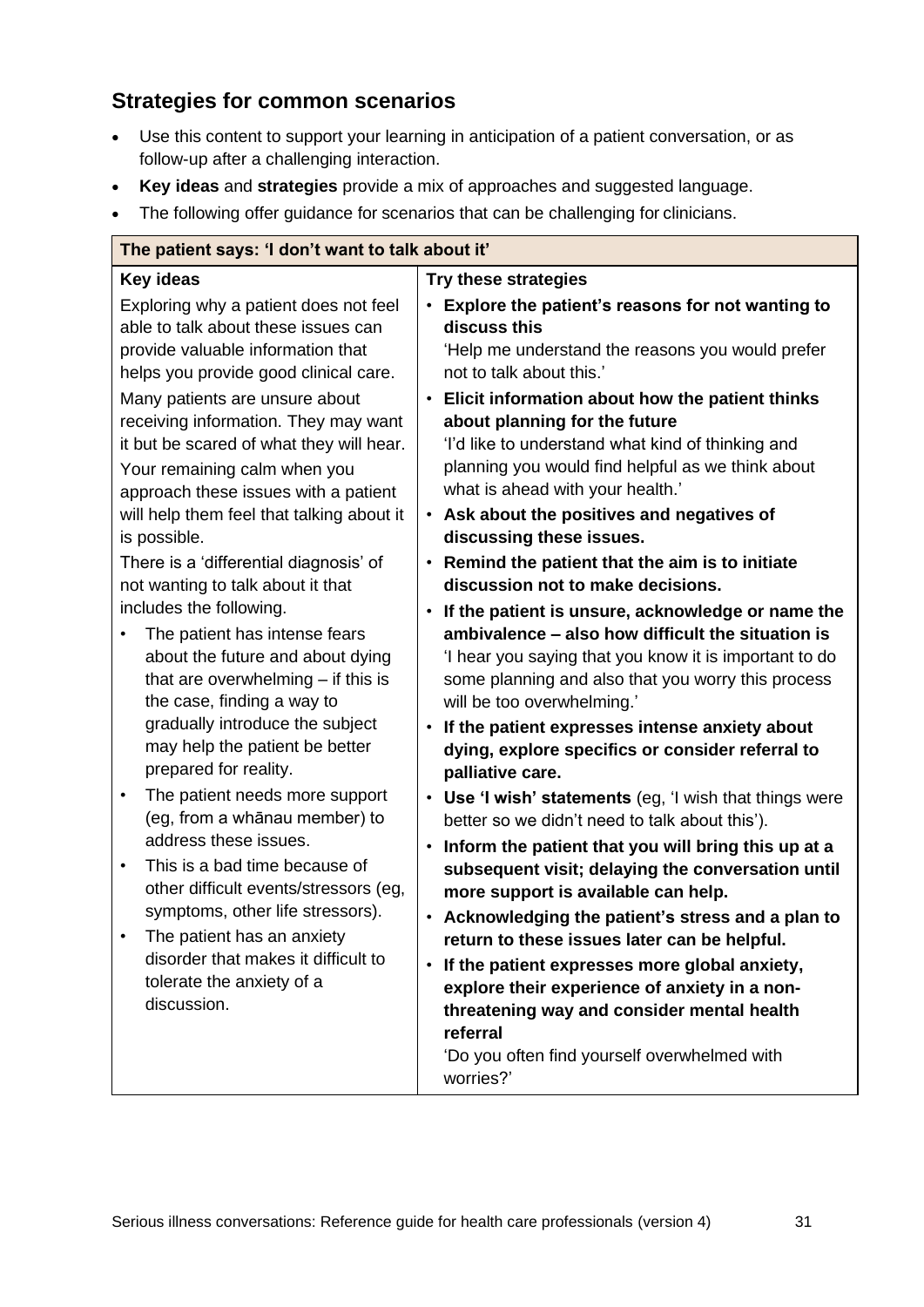| The patient says 'I'm going to beat this'                                                                                                                                                                                                                                                                                                                                                                                                                                                                                                                                                                                                                                                                                                                       |                                                                                                                                                                                                                                                                                                                                                                                                                                                                                                                                                                                                                                                                                                                                                                                                                                                                                                                                                                                         |  |
|-----------------------------------------------------------------------------------------------------------------------------------------------------------------------------------------------------------------------------------------------------------------------------------------------------------------------------------------------------------------------------------------------------------------------------------------------------------------------------------------------------------------------------------------------------------------------------------------------------------------------------------------------------------------------------------------------------------------------------------------------------------------|-----------------------------------------------------------------------------------------------------------------------------------------------------------------------------------------------------------------------------------------------------------------------------------------------------------------------------------------------------------------------------------------------------------------------------------------------------------------------------------------------------------------------------------------------------------------------------------------------------------------------------------------------------------------------------------------------------------------------------------------------------------------------------------------------------------------------------------------------------------------------------------------------------------------------------------------------------------------------------------------|--|
| Key ideas<br>'Beating this' has many meanings.<br>$\bullet$<br>Explore them.<br>Clinicians have the power to reshape<br>the meaning of 'beating' the illness.<br>Patients who are insistent that they<br>will 'beat' a progressing illness may<br>$\bullet$<br>be using denial as a coping<br>mechanism. We can support a<br>person by checking the strength of<br>the denial and tentatively exploring<br>their underlying concerns and fears.<br>$\bullet$<br>Help the patient focus on additional<br>hopes beyond survival.<br>Consider strategies to reduce<br>anxiety (eg, relationship building,<br>$\bullet$<br>encouraging them to include whānau<br>members, medication), which may<br>make future discussions less<br>anxiety-producing.<br>$\bullet$ | Try these strategies.<br>Align yourself with patient by using 'I wish'<br><b>statements</b><br>'I wish I could tell you that we will beat this illness,<br>but I can't. What I can tell you is that we are going to<br>do our best to manage your symptoms and help you<br>focus on the things that are most important for you.'<br>Explore the strength of the denial.<br>Challenge any inconsistencies in the patient's<br>story<br>'You mentioned your condition isn't serious, yet you<br>tell me you have been having chemotherapy.'<br>Check if denial is total by looking for a 'window'<br>on the denial<br>'Are there ever moments when you think things<br>might not work out?'<br>Some patients want to be seen as fighters by<br>beating their disease. Show respect for the<br>patient's fighting spirit<br>'I think you have the capacity to continue to be a<br>fighter no matter what happens with your disease.<br>Let's try to think together about what other things |  |
|                                                                                                                                                                                                                                                                                                                                                                                                                                                                                                                                                                                                                                                                                                                                                                 |                                                                                                                                                                                                                                                                                                                                                                                                                                                                                                                                                                                                                                                                                                                                                                                                                                                                                                                                                                                         |  |
|                                                                                                                                                                                                                                                                                                                                                                                                                                                                                                                                                                                                                                                                                                                                                                 | you could fight for if you can't beat the cancer.'<br>(eg, by helping loved ones deal with hard realities,<br>by participating in a clinical trial.)                                                                                                                                                                                                                                                                                                                                                                                                                                                                                                                                                                                                                                                                                                                                                                                                                                    |  |
|                                                                                                                                                                                                                                                                                                                                                                                                                                                                                                                                                                                                                                                                                                                                                                 | Focus on the patient's strengths<br>'I can see what a strong force you are for your<br>whānau. I think there is a lot you can do to help<br>them deal with this difficult situation with your illness<br>by helping to prepare them.'                                                                                                                                                                                                                                                                                                                                                                                                                                                                                                                                                                                                                                                                                                                                                   |  |
|                                                                                                                                                                                                                                                                                                                                                                                                                                                                                                                                                                                                                                                                                                                                                                 | Acknowledge the patient's desire to beat their<br>$\bullet$<br>disease, but persist in exploring end-of-life<br>issues and moving the conversation forward<br>'We should hope for the best and prepare for the<br>worst.'                                                                                                                                                                                                                                                                                                                                                                                                                                                                                                                                                                                                                                                                                                                                                               |  |

| The patient is not ready to make a decision                                                                                                                                     |                                                                                                                                                                                                                                                     |  |
|---------------------------------------------------------------------------------------------------------------------------------------------------------------------------------|-----------------------------------------------------------------------------------------------------------------------------------------------------------------------------------------------------------------------------------------------------|--|
| Key ideas                                                                                                                                                                       | Try these strategies.                                                                                                                                                                                                                               |  |
| Patients need time to absorb and<br>integrate information and to prepare<br>to make decisions.<br>If the patient's condition is stable, let<br>them know that decisions are not | Reassure the patient that there is time to think<br>things through<br>'I brought up these issues early so that you would<br>have time to think about what's important to you. I'm<br>not worried that anything will happen in the coming<br>weeks.' |  |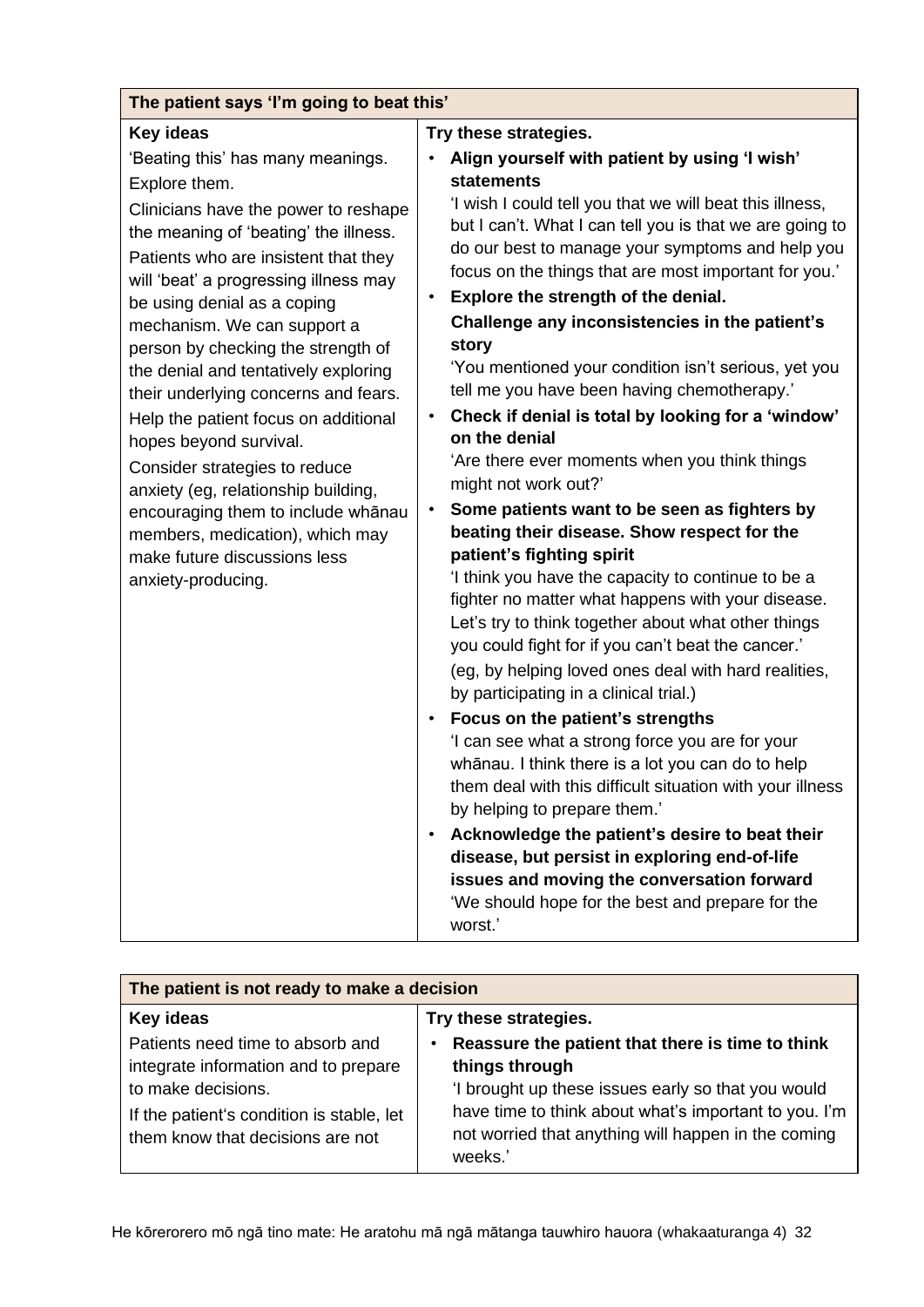| urgent and encourage them to talk                                   | Let the patient know you will bring this up again.     |
|---------------------------------------------------------------------|--------------------------------------------------------|
| with their whānau.                                                  | Encourage discussion with whānau<br>$\bullet$          |
| For patients who are declining                                      | 'These can be difficult decisions and it can be useful |
| rapidly, sharing information                                        | to involve your whānau in them. I'd encourage you      |
| (including the health care                                          | to talk about it with your whanau, and then we can     |
| professional's concern), and<br>emphasising that decisions are best | discuss it again at your next visit.'                  |
|                                                                     | If the patient is declining rapidly, acknowledge       |
| made soon, may help the patient                                     | this and focus on providing care aligned with          |
| move forward in considering these                                   | the patient's wishes                                   |
| issues.                                                             | 'I am worried your health is getting worse. Talking    |
|                                                                     | today is an opportunity to think through some of the   |
|                                                                     | decisions you may be faced with soon.'                 |
|                                                                     |                                                        |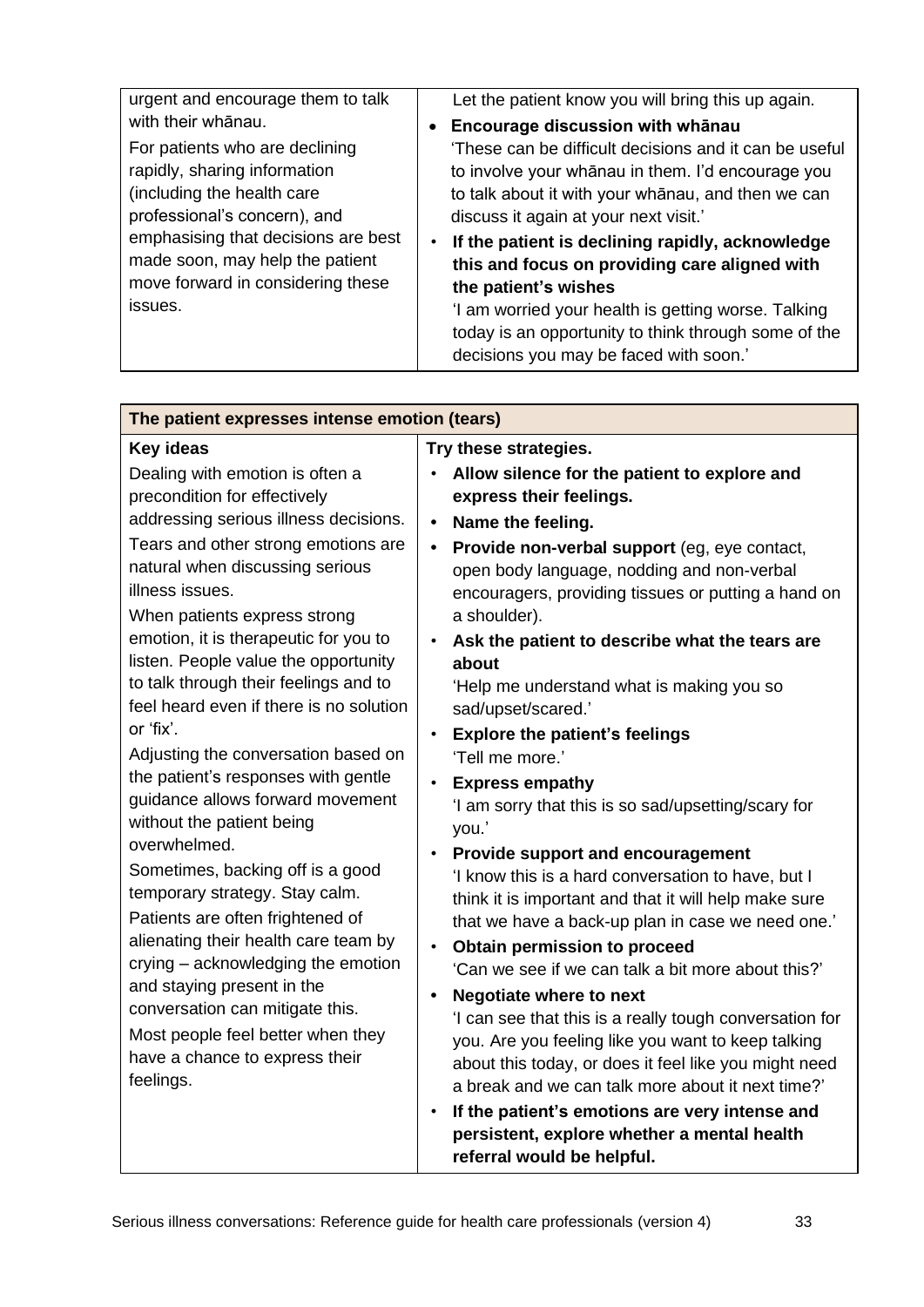|  | Avoid giving false or premature reassurance to<br>contain the patient's distress. |
|--|-----------------------------------------------------------------------------------|
|  | Avoid offering information that is not explicitly<br>sought.                      |

| The patient expresses anger                                                                                                                                                                                                                                                                                                     |                                                                                                                                                                                                                                                                                                                                                                                                                                                                                                                                                                                                                                                                                                                                                                                                                                                                                                                                                                                                                                                                                                                                                                                                                                                                                                                                                                                   |
|---------------------------------------------------------------------------------------------------------------------------------------------------------------------------------------------------------------------------------------------------------------------------------------------------------------------------------|-----------------------------------------------------------------------------------------------------------------------------------------------------------------------------------------------------------------------------------------------------------------------------------------------------------------------------------------------------------------------------------------------------------------------------------------------------------------------------------------------------------------------------------------------------------------------------------------------------------------------------------------------------------------------------------------------------------------------------------------------------------------------------------------------------------------------------------------------------------------------------------------------------------------------------------------------------------------------------------------------------------------------------------------------------------------------------------------------------------------------------------------------------------------------------------------------------------------------------------------------------------------------------------------------------------------------------------------------------------------------------------|
| Key ideas                                                                                                                                                                                                                                                                                                                       | Try these strategies.                                                                                                                                                                                                                                                                                                                                                                                                                                                                                                                                                                                                                                                                                                                                                                                                                                                                                                                                                                                                                                                                                                                                                                                                                                                                                                                                                             |
| Stay calm.<br>Anger can be a difficult emotion to<br>deal with as it can feel personal.<br>Although it might feel<br>counterintuitive, it is important to<br>give a person the opportunity to<br>express their anger. Responding<br>non-defensively can help to surface<br>the underlying emotion that is driving<br>the anger. | Acknowledge the anger, being careful not to<br>minimise or change the intensity<br>'You sound very angry.'<br>Explore what is making patient angry<br>$\bullet$<br>'Tell me what is making you angry?'<br>Acknowledge the anger non-defensively.<br>Empathise with patient's situation if appropriate<br>'I can see you are really angry and are feeling let<br>down that the chemotherapy hasn't worked as we<br>had hoped it would.'<br>'I wish' responses can be helpful<br>$\bullet$<br>'I wish this cancer had responded to the treatment,<br>too.'<br>As the patient talks about the reasons they are<br>$\bullet$<br>angry, look for 'transition', that is, a point where<br>the anger reduces and other feelings become<br>more prominent. These might be feelings of<br>sadness or loss.<br>Once other emotions are present, acknowledge<br>$\bullet$<br>and explore them.<br>Allow the patient an opportunity to explore what<br>$\bullet$<br>it means to them to be talking about these end-<br>of-life issues<br>'I am bringing up these issues because I want us<br>both to be prepared for what is ahead. What is it like<br>for you to have me bring them up at this point?'<br>Encourage the patient to say what is on their<br>$\bullet$<br>mind<br>'As hard as it is, I want to learn as much as I can<br>about what this is like for you, including the things |
|                                                                                                                                                                                                                                                                                                                                 | that are making you feel angry and frustrated.'                                                                                                                                                                                                                                                                                                                                                                                                                                                                                                                                                                                                                                                                                                                                                                                                                                                                                                                                                                                                                                                                                                                                                                                                                                                                                                                                   |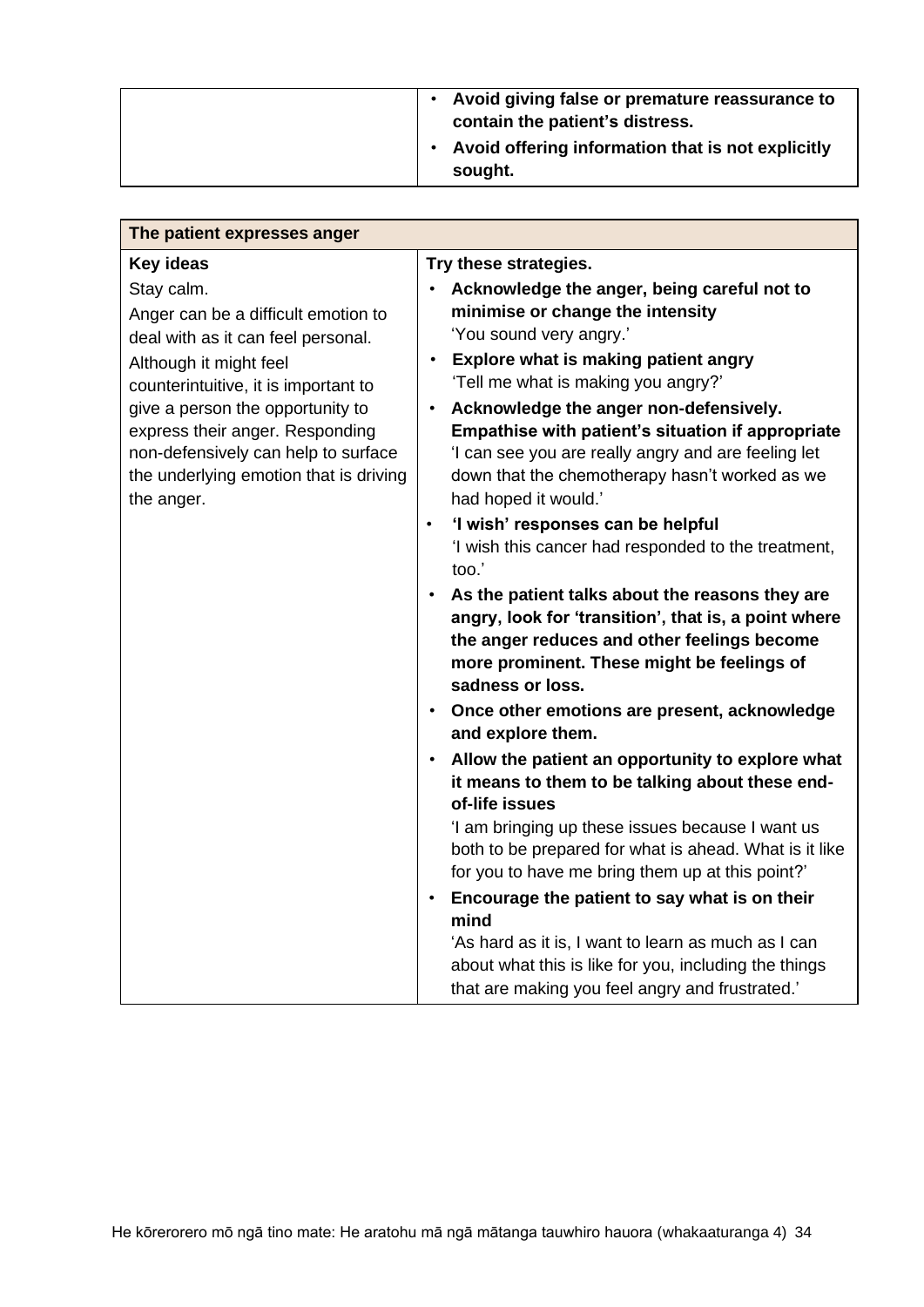| The patient is reluctant to stop a disease-modifying treatment                                                                                                                                                                                                                                                                                                                                                                                                                                                                                                                                                                                                                       |                                                                                                                                                                                                                                                                                                                                                                                                                                                                                                                                                                                                                                                                                                                                                                                                                                                                                                                                                                             |
|--------------------------------------------------------------------------------------------------------------------------------------------------------------------------------------------------------------------------------------------------------------------------------------------------------------------------------------------------------------------------------------------------------------------------------------------------------------------------------------------------------------------------------------------------------------------------------------------------------------------------------------------------------------------------------------|-----------------------------------------------------------------------------------------------------------------------------------------------------------------------------------------------------------------------------------------------------------------------------------------------------------------------------------------------------------------------------------------------------------------------------------------------------------------------------------------------------------------------------------------------------------------------------------------------------------------------------------------------------------------------------------------------------------------------------------------------------------------------------------------------------------------------------------------------------------------------------------------------------------------------------------------------------------------------------|
| Key ideas                                                                                                                                                                                                                                                                                                                                                                                                                                                                                                                                                                                                                                                                            | Try these strategies.                                                                                                                                                                                                                                                                                                                                                                                                                                                                                                                                                                                                                                                                                                                                                                                                                                                                                                                                                       |
| Once it is clear there is no benefit<br>from evidence-based interventions, it<br>is important to discuss the option of<br>stopping a disease-modifying<br>treatment.<br>Patients may not want to stop<br>treatments that are directed at their<br>underlying disease because they<br>fear losing the relationship with their<br>team, worsening disease or<br>immediate death.<br>Poor functional status is a key<br>prognostic indicator of limited life<br>expectancy and warrants a<br>discussion of stopping disease-<br>modifying treatment.<br>Do not hedge ('Well, it might');<br>evidence suggests that patients hear<br>and remember positive but not<br>negative messages. | Explore the patient fears about stopping active<br>treatment<br>'Can you tell me what your concerns are about<br>stopping treatment X (eg, chemotherapy,<br>transfusions, etc.)?'<br>Be clear that more treatment may not mean more<br>$\bullet$<br>time<br>'Some studies suggest that stopping chemotherapy<br>may not shorten time, and you may feel better.'<br>Check the patient's understanding at this stage, as<br>patients may find this information counterintuitive.<br>If clinically indicated, make a clear, direct<br>$\bullet$<br>recommendation against further disease-<br>modifying treatment.<br>Reassure the patient that they will continue to<br>$\bullet$<br>receive care<br>'If you choose to stop chemotherapy, you will still be<br>cared for. Rather than focusing on the<br>chemotherapy our priority for your care becomes<br>managing your symptoms.'<br>Don't say that you can reconsider disease-<br>modifying treatment later if you can't. |

| Talking about whānau involvement                                                                                                                                                                                                        |                                                                                                                                                                                                                                                                                                                                                                                                                                                             |
|-----------------------------------------------------------------------------------------------------------------------------------------------------------------------------------------------------------------------------------------|-------------------------------------------------------------------------------------------------------------------------------------------------------------------------------------------------------------------------------------------------------------------------------------------------------------------------------------------------------------------------------------------------------------------------------------------------------------|
| <b>Key ideas</b>                                                                                                                                                                                                                        | Try these strategies.                                                                                                                                                                                                                                                                                                                                                                                                                                       |
| Preferences about whānau<br>involvement in decision-making vary<br>a lot.<br>Whānau involvement in decision-<br>making helps them prepare for the<br>patient's death. Preparation is<br>associated with better bereavement<br>outcomes. | <b>Explore</b><br>'How involved do you want your loved ones to be?'<br>'If your whanau have strong wishes about your care<br>that are different from yours, how would you like us<br>to decide on your care?'<br>Encourage the patient to involve and prepare<br>their whānau<br>'I know these are really difficult issues to talk about,<br>because you care so deeply for your whanau. But<br>involving them in decisions helps them prepare and<br>cope. |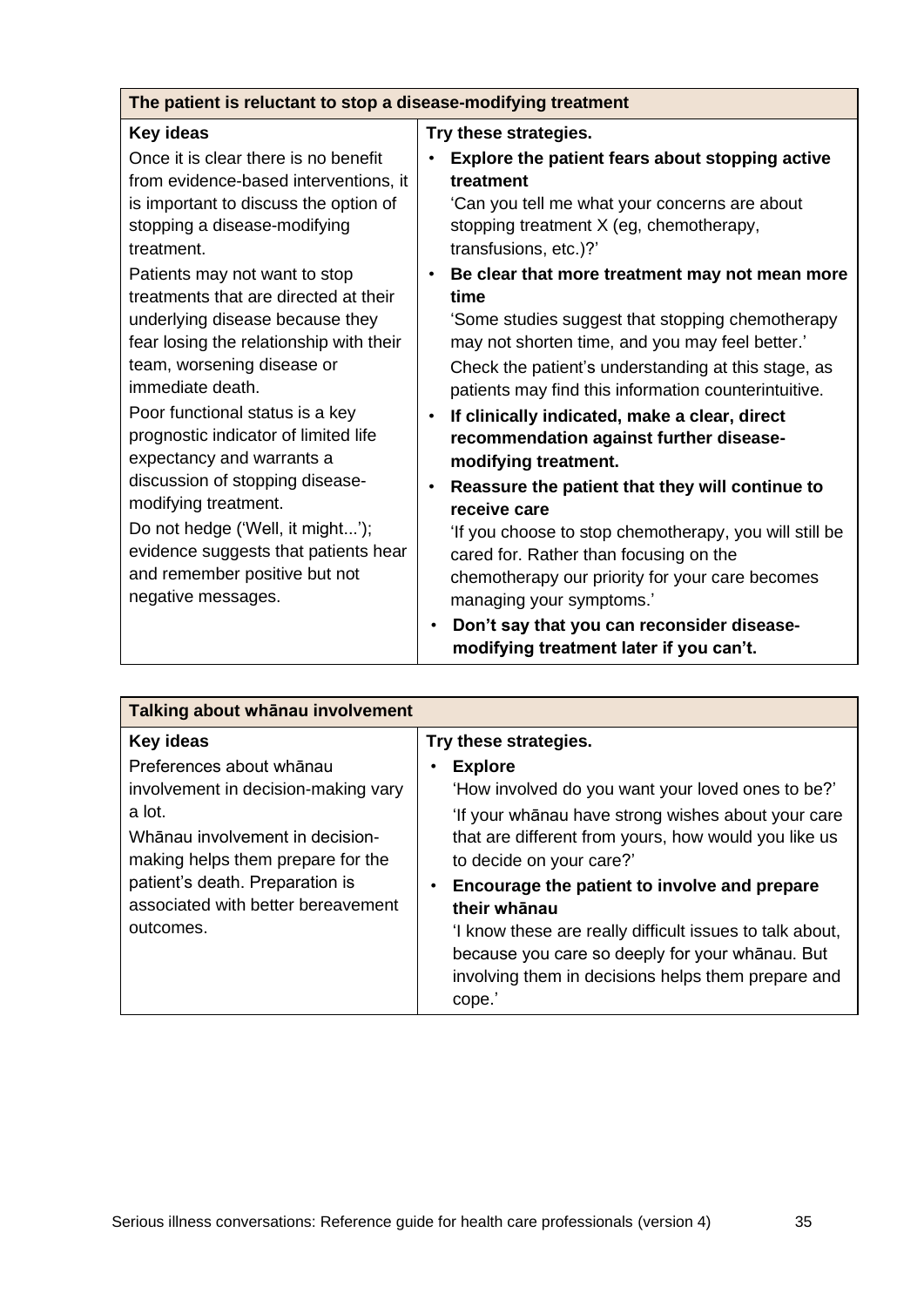# <span id="page-35-0"></span>**Appendix 1: Preparing the patient for the conversation: A script for a pre-visit conversation or letter | Āpitihanga 1: Te whakarite i te tūroro mō te kōrerorero: He rārangi kupu mō te kōrerorero o mua, he reta rānei**

Some clinicians prefer to send a letter to patients, outlining the purpose and process of a serious illness conversation. Others prefer to talk with the patient about it before scheduling it. Here is a script for a letter or conversation that you can adapt to your own style.

At your next appointment, [clinician's name] would like to talk with you about your illness and some of the things that are particularly important to you so that together we can provide the best possible treatment and care. Working with you (and your whānau or others who you wish to include) to establish what is important and how you would like to receive care means that we can plan ahead together.

By planning ahead while you are feeling well, we hope that you will feel less anxious and more comfortable as your illness progresses.

We have put together the following questions for you to consider yourself or with your whānau before your appointment with [clinician's name].

- What would you like to know about your illness and what may be ahead?
- What kind of information would help you make decisions about your future?
- What is most important for you to have a good quality of life?
- What/who supports you as you deal with your illness?
- Are there kinds of medical care that you do not want?
- Have you thought about sharing these thoughts or other aspects of your illness with your whānau?

We suggest identifying someone who can advocate or make decisions on your behalf if you are too unwell. Have a think about who this person might be for you.

Please bring to the appointment whoever you would like to be a part of this important conversation. It's often helpful to have others there so you can continue the conversation together afterwards.

This is just the beginning of an ongoing conversation. We know that you may have other questions or concerns in the future. We will keep being here to support you and answer your questions so that you can make informed decisions and we can provide you with the very best care for you. If you have questions before your visit, please contact: **XXX**